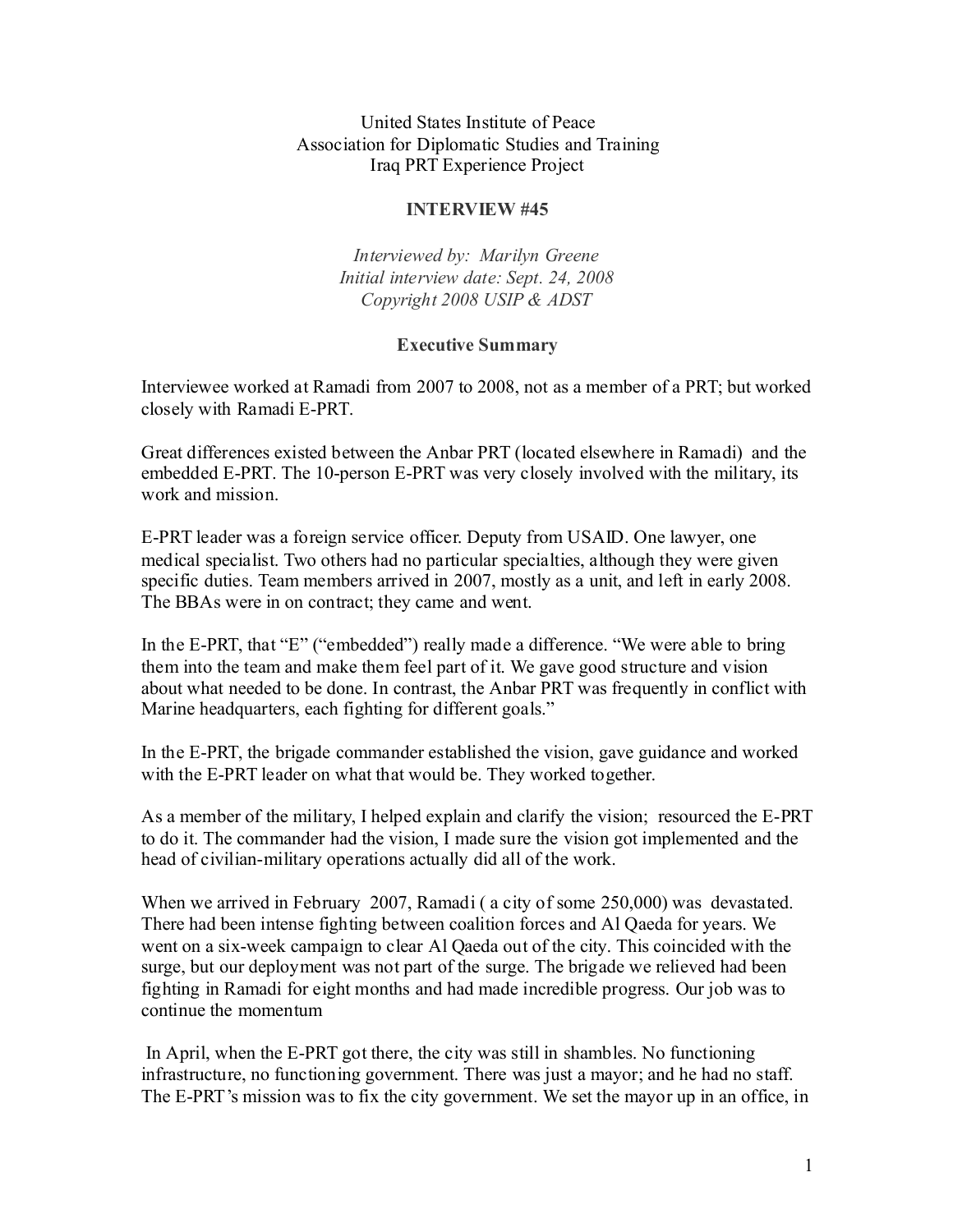a repaired building, and also placed there directors general for power, sewer, water, agriculture and medical service.

The E-PRT organized itself along the same lines as the city government -- the E-PRT member for banking met with the person on the city government that is responsible for banking and met with all of the owners of the banks; medical service officer started meeting with the director general of health to get the hospitals up; another met with DG of municipalities, etc. Their mission was to become a partner team with the city government to get the city government functioning.

The Anbar PRT leader corresponded with OPA directly and regularly. This caused friction in the Marine headquarters because in their minds, Marine headquarters in Fallujah was our higher command. A Marine two-star general was responsible for all of Anbar and our brigade was just one subordinate element to him. We did whatever he told us to do and he had complete authority over our brigade. In his mind, his PRT at the provincial level would have that same sort of authority over the embedded PRT that worked in the brigade inside our brigade area. But the E-PRTs and the PRTs didn't work that way. Our E-PRT leader didn't report to the PRT leader. There was no required connection between them at all. This person would report directly back to OPA and if they didn't like something that PRT was doing, they would tell OPA about it, or if they wanted to go in a different way from what the Marine headquarters or what the PRT was trying to accomplish, they felt very free to go and do that. The Marines saw this person as going over their heads.

In contrast, relations between the E-PRT and brigade commander were very tight. Brigade commander held weekly reconstruction meetings to review the status of all of the projects, and the embedded PRT was an integral part of that meeting. It was a good, if strange, relationship, in that the E-PRT born out of the State Department has a very different culture and mindset than a military organization. This created some friction.

A military organization is very focused on its mission, what it can accomplish. State is less concerned about what actually gets done. They don't establish metrics for themselves, or measure accomplishments. More interested in process, policy, effective communication and establishing connections that allow them to generate good reports.

The frustration with the State Department is that they are very happy just to be. And whether or not anything actually gets done is not as important to them.

But the partnership is still important to foster. It is essential to not turn the military into the arm of the government responsible for development.

The PRT leadership and management structure is incomprehensible from a military point of view. I would have never structured these embedded PRTs to report directly to OPA without having to coordinate through the PRTs. That seems dysfunctional. It creates an opportunity for a real disconnect, for it creates an opportunity for the PRT to be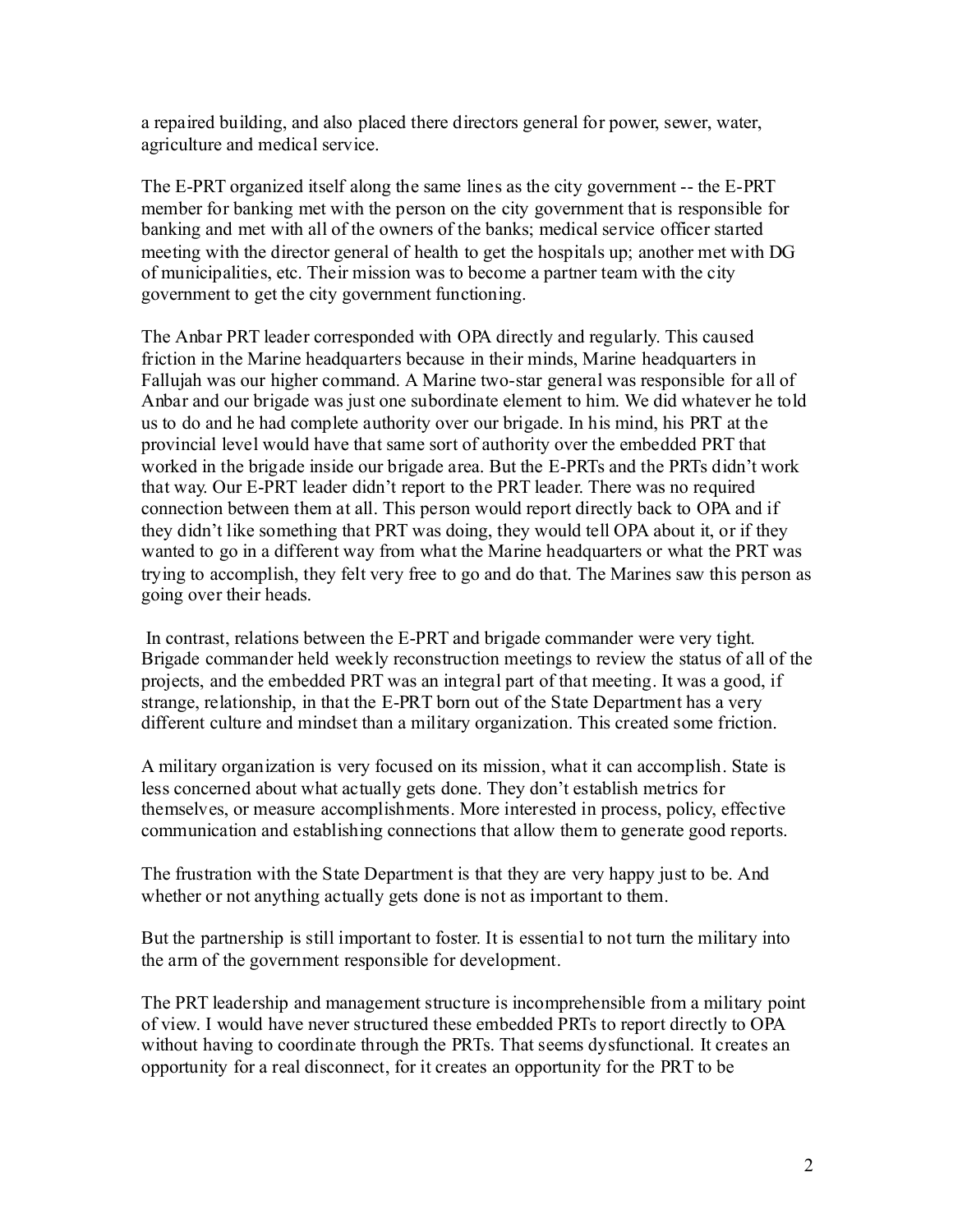communicating one message to provincial leaders and the E-PRT to be communicating a different message to municipal leaders. That can create tensions and problems.

Having State at the top and military as deputy is okay. It provides a natural connection back to the military organization. A uniformed deputy PRT leader can help communicate things, help be a translator, between the two. The military member as the deputy will bring the ethos of mission, strategy and accomplishment to the job.

We want State and Treasury and the whole aspect of government involved in what we are doing. I like it being a non-military leader to pull in the rest of our national government, instead of saying Defense is going to run and fix all of this.

What becomes a challenge is overlapping of areas. Our situation was unique in Ramadi because MNF West only had one province: The operational area for MNF West almost completely matched Anbar Province. In most other divisions, they straddle multiple provinces.

Anbar PRT had very bad "stove-pipe" issues. One person might be responsible for a certain function within the PRT…. And someone else in the PRT had no idea about it; no one on the MNF West staff had any idea about it. So that guy was working his issues in complete isolation.

In contrast, the E-PRT was not "stove-piped." The E-PRT was working on governance, reconstruction, and economic development; a US Army civil affairs company was doing the same thing and a United States Marine Corps civil affairs detachment was doing the same thing. I forced a level of integration that made all three of them feel very uncomfortable. I built one facility and I forced all of them to work in that one facility.

The way we organized it put together everyone working on one issue. Take water: You would find an E-PRT member, a soldier, and a Marine sitting in there working on water together. And they hated me for it. But I felt that it was important to do. It helped avoid some "stove-pipes" to force those three organizations to work together. And we got a cross-fertilization of ideas.

We had some real dysfuction within our E-PRT, but no more than you would find when picking any 10 random, well-educated people and telling them to live in a war zone.

There were troubling and unfair contrasts for State and Defense personnel in pay (State Department people and 31-61s got paid more) and leave time (State Department people had three three-weeks leaves; military got 15 days per year of service in Iraq.)

Security: To minimize travel, we re-habbed a building to house all of the municipal offices, then stationed the E-PRT equivalents there, too. Most of the E-PRT relationships were with people in the municipal government. We told them, "go focus and make those guys capable."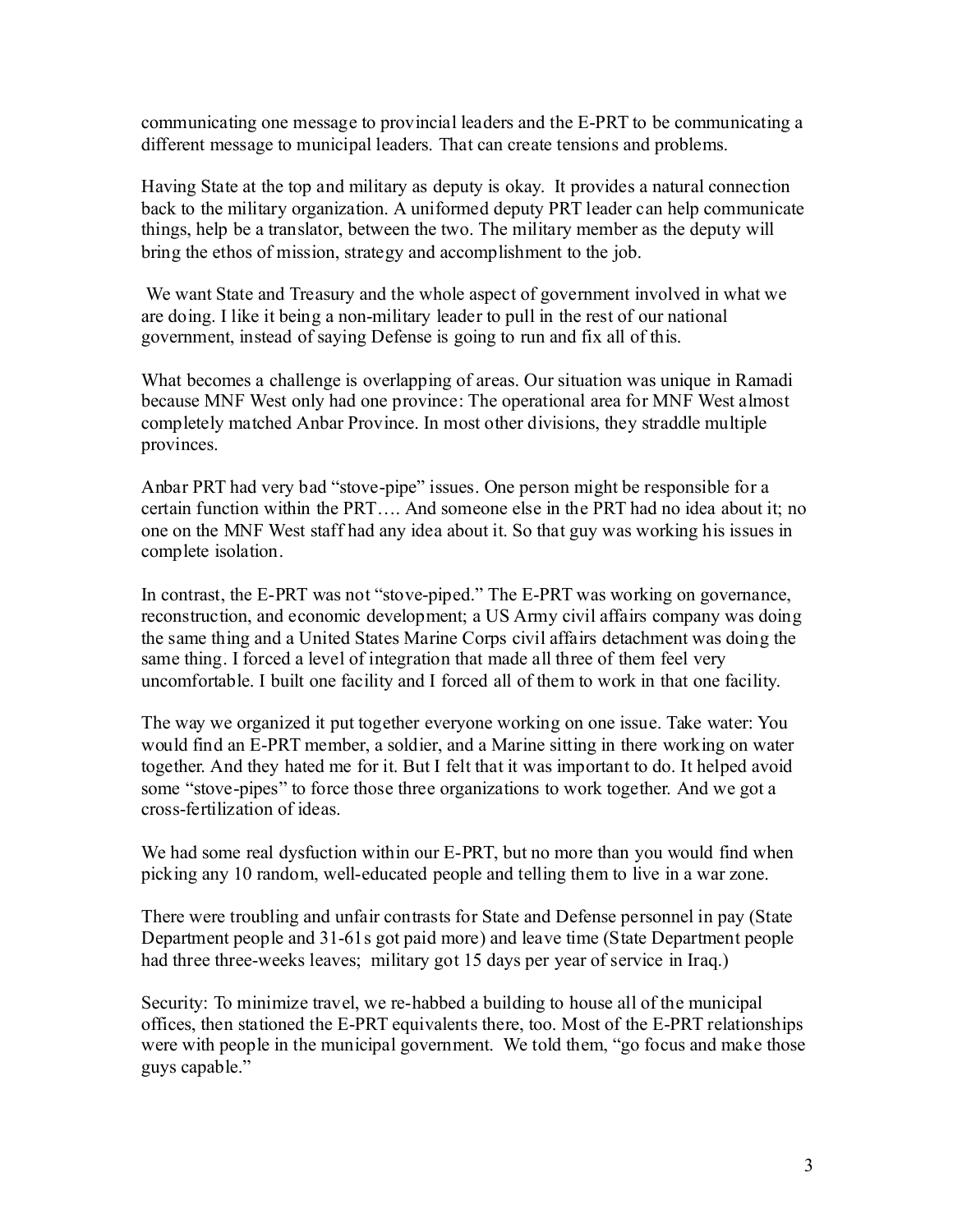Tribal leaders had already declared coalition forces to be friendly forces. They said, 'we are partnered with the coalition to fight al-Qaeda.' So they were on board.

We had very good relationships with the tribal leaders, and we worked on those relationships every day. Just spending time talking to them, hearing their concerns, convincing them that we valued the partnership and we were committed to the same things that they were committed to. We also created a series of district councils, so we had operating for us six different battalions who owned a piece of our brigade area in Ramadi. And each one of those battalions took the neighborhoods of Ramadi and built district councils. They were involved at the district level, and that would just trickle on down.

I think the Iraqis felt like partners. We let them know that we viewed it as a partnership, and that our ultimate objective was eventually to leave.

It was all US funding, so we controlled it. We made sure where it was spent. But by being in district councils they told us which projects they would like help with… school, pave streets, etc. They would bring proposals to the battalion commander, who had authority to approve.. We spent \$82 million in CERP funds, and accounted for it.

The frustrating thing was that the E-PRT wasn't able to bring in that money; it had meager funds. Depended on military commanders for the funds.

Relations with RTI were mixed. Their delivery was sporadic.

Rule of Law was huge for us. When we got there, there were absolutely no functioning courts. We had gone in and we had built up this Ramadi police force, and they started doing what police do: They arrested people. But there was no way to process, there was no court system. So we're stacking detainees in these horrible Iraqi jails. We realized that we had to have a functioning court system. And so we did it the same way we built the city government. We asked all the tribal leaders, 'hey who are the lawyers, who are the judges?' We found the judges, we got them in a room together, and we said, 'hey, you guys need to get back to work. We've got cases for you to hear.' And they said 'well, you've got to give us a secure place to work.' And so we helped secure their courthouse. They wanted pistols, and so we helped them get pistols. They wanted armored cars, and we said we couldn't do that. But bit by bit we got them to show up and go to work and put their systems back together, and they started hearing cases. We got convictions. It took a while to get some convictions because the police weren't doing a really good job of collecting the evidence and presenting evidence. I'm really proud of what the brigade accomplished in the Rule of Law. There were functioning courts hearing cases, they were convicting people, letting other people go, which is what the court system is supposed to do, and there was nothing when we got there in February.

Major achievements: Rule of Law. Defeated al-Qaeda insurgency in Ramadi. Once they were defeated, we helped the Iraqis build a system, and secure the city, and prevent them from coming in.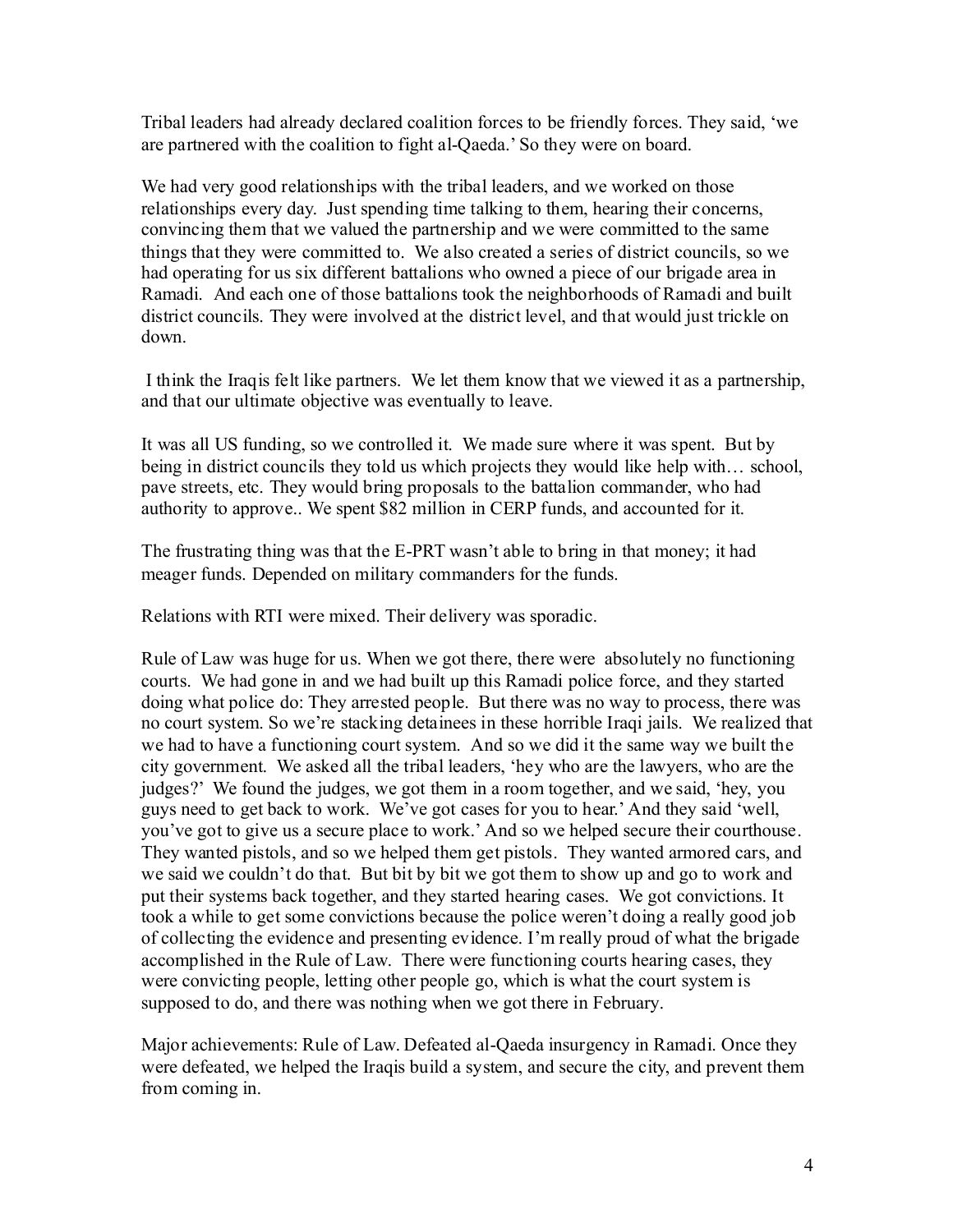Second most important thing was to build an effective police force. We trained about 9,000 Iraqis to be police.

Other major achievements: Reconstruction of Ramadi.

Resurrection of city government. By the time we left, they were holding meetings, they knew how to communicate with the provincial level about what their requirements were.

Micro-grants for small businesses.

Disappointing effort at bringing civilian resources to bear; ie, effort to establish a cultural center. State Department red tape made it impossible.

Lessons learned:

1. Somewhere in the planning, in the preparation of E-PRTs, there has to be something that says what we accomplish matters. That was a real friction point between us and the E-PRT, convincing them that it mattered to set a goal, develop a plan and achieve it. We need to commit to actually achieve something.

2. We ought to look at resourcing security. As the security situation improves; we want the E-PRTs and PRTs out and about with a little more freedom of mobility. Military should not be tasked to do this. Need to look at contracted security for PRTs and E-PRTs.

3. PRTs need quick access to lots of money. CERP works. I think we did amazing things with CERP, and I think CERP was just as important to the brigades' success as every bomb that we dropped in Ramadi was important to our success. It was huge. If we couldn't have been able to spend that \$82 million to pull out the rubble, to repair the waterlines, to bring in electrical power, we wouldn't have been as successful as we were. And so the E-PRTs and the PRTs need that same sort of access to reconstruction and development funds.

4. In funding , you must control corruption. You don't just pour money in; you have to hold people accountable.

#### **Interview**

*Q: Please tell me where your PRT was located and what your capacity was.*

A: Sure, my experience with PRT's was when I was in the military in Ramadi. I was there for 13 months between 2007 and 2008.

*Q: A good amount of time to be in one of these units?*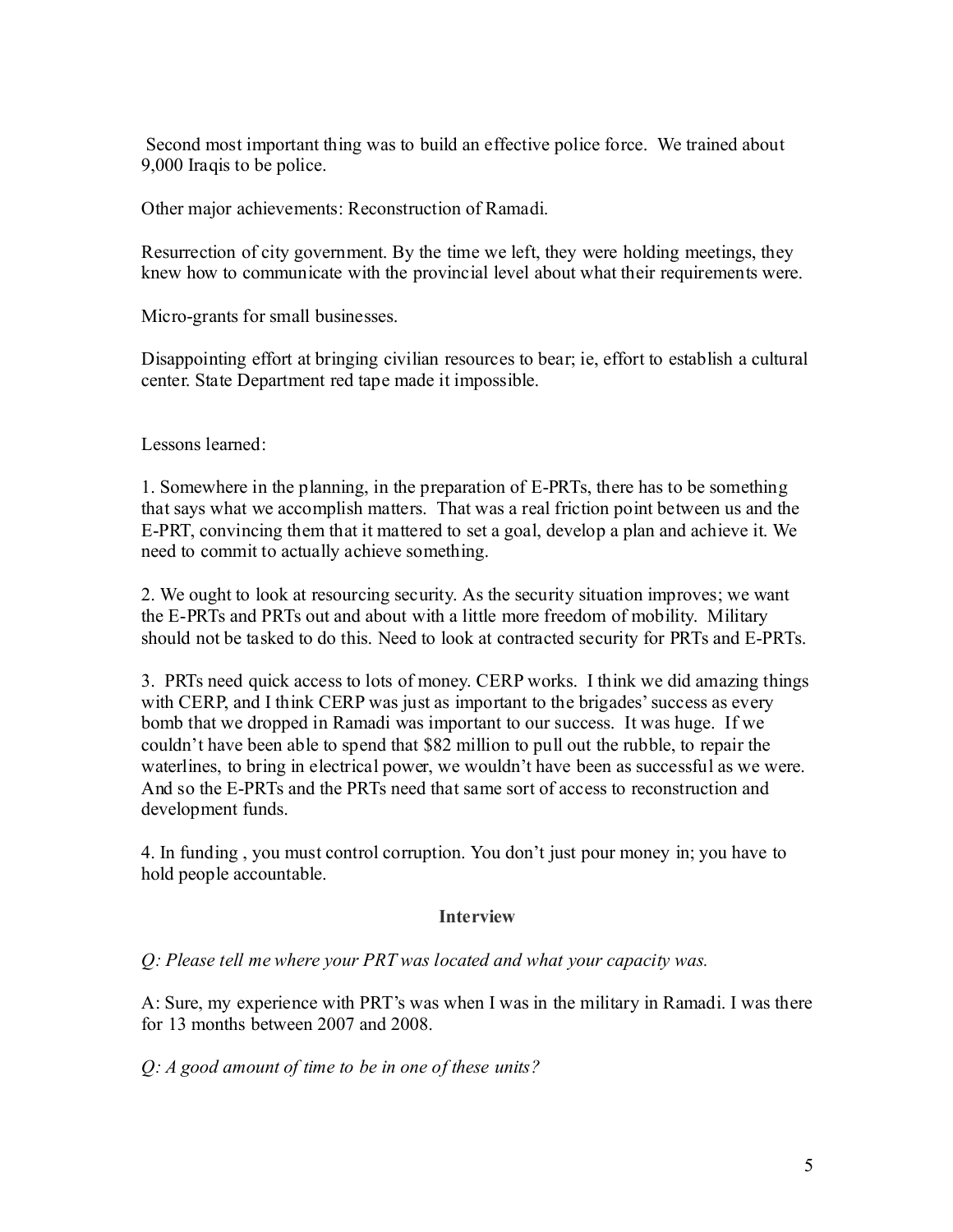A: That's probably about right. It was a long and exhausting experience. I wouldn't want anyone to have to do it any longer, that's for sure.

## *Q: Did you learn some Arabic while you were there?*

A: I did not. Just based on my duties, I was responsible for running things in our headquarters, so while others were out and about doing things, I almost always stayed in the headquarters and ran the headquarters. And so the Arabic that I learned was nothing more than making a couple of polite salutations when I met somebody.

# *Q: Were you with a PRT?*

A: No. We had an E-PRT working with the brigade and their mission was to be the E-PRT for this Brigade. Then I had some interaction, although much less, with the Anbar PRT, which worked mostly with the Marine headquarters in Fallujah. The PRT was physically located in Ramadi because that is where the provincial government was. But their coalition counterpart was the Marine headquarters in Fallujah, so I had very much less interaction with them.

# *Q: How separate were the E-PRT and the PRT?*

A: They were very separate organizations. When the E-PRT first got created in April of 2007, that's when we started seeing the first people. They came and lived on the same base as us and were really integrated into our brigade headquarters. The PRT lives on a different base there in the city in Ramadi.

### *Q: So you were never part of the PRT?*

A: I was never part of it, no. I worked with them regularly, but I was never part of one.

# *Q: What was the nature of your own relationship with the PRTs and the E-PRT? What kind of contact did you have?*

A: With the Anbar PRT, minimal at best. They would contact the brigade when they would need some sort of support; if they had a mission that they wanted to go on. If they had somewhere particular that they wanted to get to in our area of operations, they would call the brigade and ask for our assistance in executing whatever it was that they wanted to execute. As the brigade executive officer, I was a good point of contact for them, because they could call me and then I could get the right resources allocated to help them accomplish what they were trying to accomplish.

Now the E-PRT, on the other hand, worked hand in hand with the brigade. So their mission and our mission were the same. Certainly we had different tools for accomplishing the mission, and they weren't focused on trying to establish security within the brigade's area of operations, but all of the work to established governance and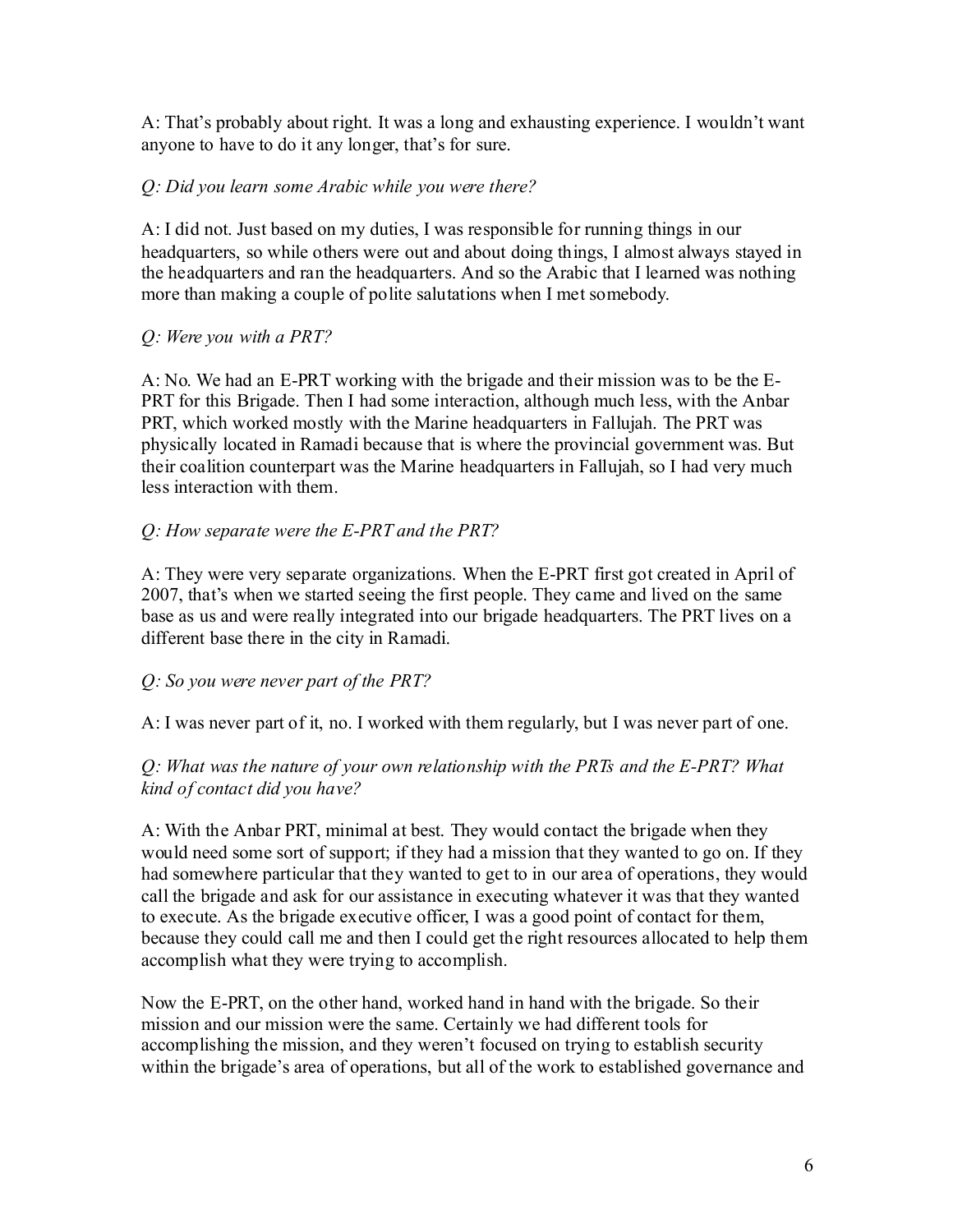improve economic conditions and do some basic reconstruction, the E-PRT and the brigade were completely partnered in that.

## *Q: How many were in the brigade? Is there a standard number?*

A: Well, a standard number for a brigade is about 4,000. Our brigade was task-organized a little bit differently. Our brigade had two additional Marine battalions and two additional Army battalions and so in April 2007, when the E-PRT was created, our brigade combat team probably had about 8,000 soldiers and Marines assigned to it.

# *Q: How many people were in the E-PRT?*

# A: Ten people.

Q: And wasn't the standard structure a State Department person as chief and a military person as deputy?

A: Our deputy E-PRT leader came from USAID. So the State Department Foreign Service officer was the E-PRT lead. And of the other eight, we had four who were military reservists.

# *Q: Were they specialists in a given field?*

A: Well, one was a lawyer, so he had some legal background. One was a medical service officer, so there was some medical experience. The other two were not particular specialists. They were given specific portfolios, but I don't think they came with any specific experience.

*Q: So of the other eight, there were these four military reservists and then the other four were?*

A: They were either DOD or Department of the Army or Department of the Air Force civilians. They all came out of some government GS position.

### *Q: Did you have some bilingual, bi-cultural advisors?*

A: There were some that were hired. I think the E-PRT hired three or four BBAs. Though they didn't stay as long. The members of the E-PRT arrived in April 2007 and left in February/March of 2008. So they were established. The BBAs were in on contract.

### *Q: So the members of the E-PRT came in as a unit?*

A: Four came at first, and then the other six. I can't remember exactly if the six came at once, or two at a time. There was about a month that we had our first four before the rest of the team got there.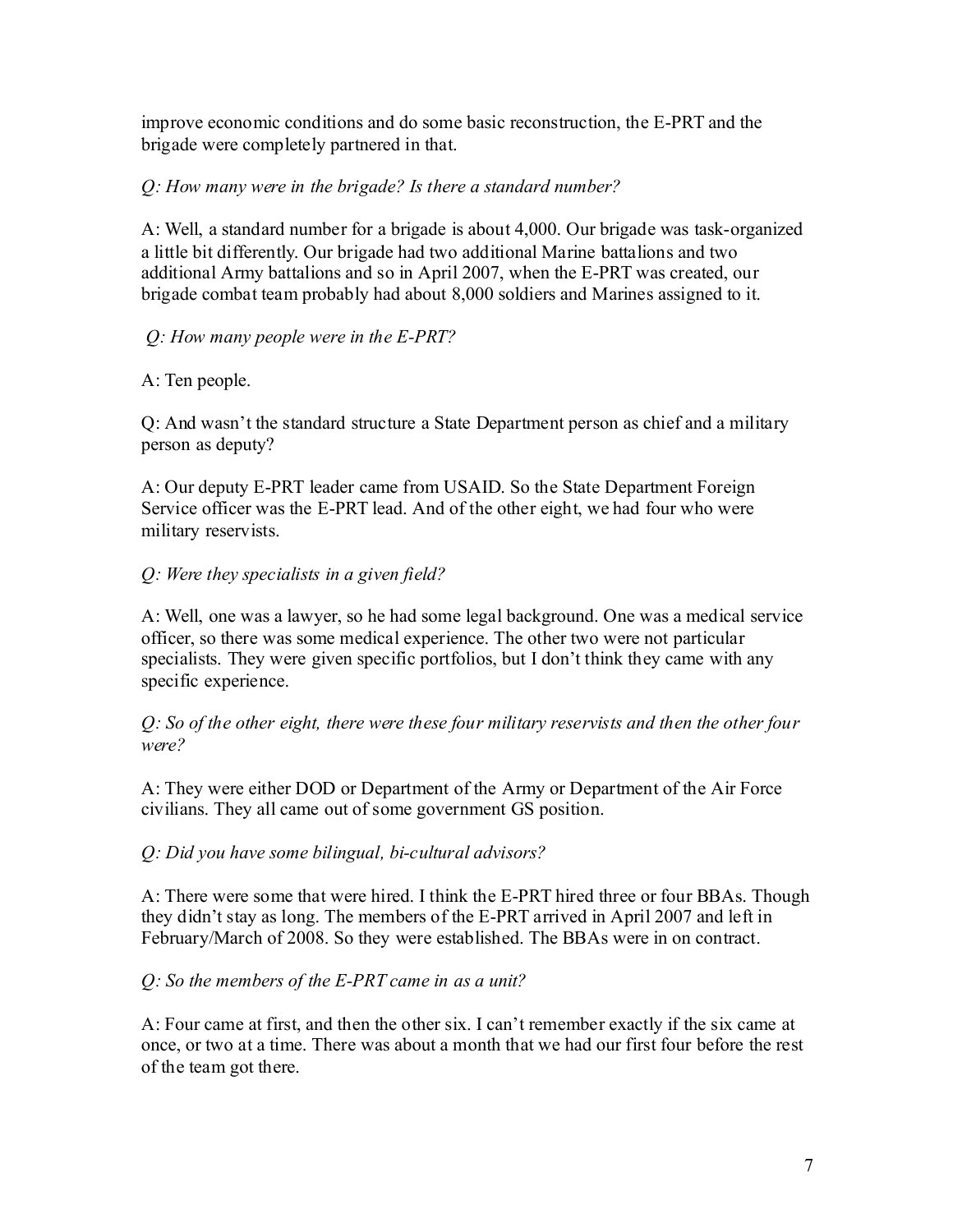## *Q: You're in a pretty unique situation in that you could observe both the E-PRT and the PRT. Did you see a lot of contrasts or differences?*

A: I did. In the E-PRT, that "E," that "embedded," it really made a difference. Partly because our brigade headquarters was established and operating as the E-PRT was being created, so we were really able to bring them into the team and make them feel like, hey this is what we're doing, you're part of us, this is how we want you to help us accomplish what we need to accomplish. And so we were able to give them really good structure and vision about what we wanted them to get done. As for the PRT, which was working provincial levels for Anbar, I often saw them at loggerheads with the Marine headquarters, where the Marine headquarters would want them to go one way and the PRT wanted to go another. And to get the two of them to talk and agree on what ought to get done, I saw a lot of friction there. I think we had much less friction between the E-PRT and our brigade because they lived with us. They weren't a stand-alone entity. If they wanted to go somewhere, they went because we took them there. They ate with us, they slept with us, they came to our meetings, they were with us all of the time, and I think that made a big difference.

### *Q: Were you the person who introduced the mission to the E-PRT?*

A: Well, it was a combination. The brigade commander established the vision and gave the guidance and worked with the E-PRT leader on what that would be. So when our E-PRT leader got there, the brigade commander and the E-PRT leader worked together, and he said, hey, this is what I am trying to accomplish, this is how I think you should be helping me. And they developed that vision together.

In my duties, I certainly helped explain that, clarify it and I resourced the E-PRT to do it, but then the head of our civilian-military operations did all of the really hard day-to-day work. So if you could imagine that sort of stratosphere, the commander had the vision, I was responsible for making sure the vision got implemented and then the head of civilian-military operations actually did all of the work.

### *Q: Let's pretend that there is a new E-PRT coming in. Would you please explain what our mission is going to be?*

A: I would take you back to 2007, when Ramadi was a horrible, awful place. There had been intense fighting between coalition forces and Al Qaeda for years, and the city was devastated. We got to Ramadi in February of 2007 and went on a six-week campaign to clear Al Qaeda out of the city.

This coincided with the surge, but our deployment was not part of the surge. When we deployed to Iraq in February of 2007 we were replacing a brigade that was already there. As part of the surge, the Marines brought in an extra Marine battalion and we did get an extra Marine battalion that was added to our task organization in March. So there were some relevant portions of the surge, but our brigade was not a surge brigade.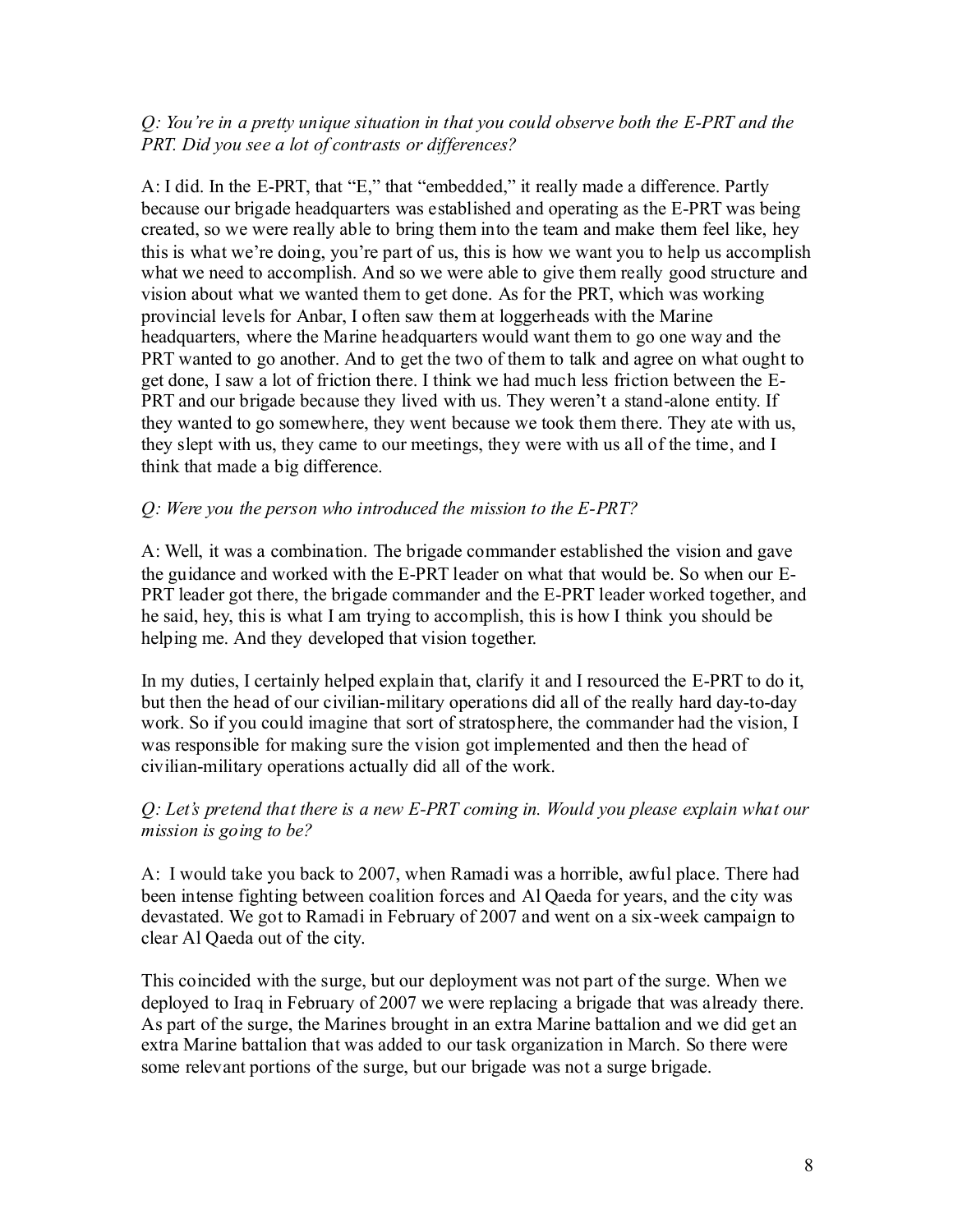#### *Q: Do you attribute the drastic improvement in Ramadi to the surge activities?*

A: It's certainly a part of the whole. The surge, I believe, was an important part of the whole that explains what happened in Ramadi. The brigade that we relieved had been fighting in Ramadi for about eight months and had been fighting very hard and had made incredible progress. So our job, when we got there in February, was to continue the momentum. So I don't think that we were the ones that changed everything. The brigade prior to us had been working really hard in establishing and gaining good success and we were able to capitalize on that and finish it.

#### *Q: So back to the introduction*.

A: Right. In April, when the E-PRT got there, we had just finished our six-week campaign to clear the enemy out of the city, and the city was in shambles. The city wasn't completely free of the enemy, but the enemy no longer owned it like he had previously. But there were devastated buildings everywhere. There was no functioning infrastructure. The power lines didn't work, the sewer didn't work, the water didn't work, the government didn't work. There was no recognizable city government. There was a provincial government, but that was in shambles. That wasn't our mission.

The city's government consisted of nothing more than a mayor. But he had no staff, he had no budget, he had no capacity to do anything. And so the mission that we gave to the E-PRT was to fix the city government. Make that city government function. We worked very deliberately to set the mayor up, find him a building that he could work in that was secure, that had basic infrastructure and then we worked with that mayor to go out and find the directors general that he needed to run his city government. Guys to be in charge of power, sewer, water, agriculture, medical. We went and found those guys and we told the E-PRT what we want you to do is go partner with that city government.

### *Q: This is a city of how many people?*

#### A: I think that we briefed the city of Ramadi at 250,000 people

### *Q: And only one city official at that point?*

A: That's exactly right. Because Al Qaeda had either killed everybody else or they had gone into hiding because they knew if they showed themselves that they would be killed. So we told the E-PRT to assist the city government. So the E-PRT organized itself along the same lines that the city government was organized: The E-PRT member for banking met with the person on the city government that is responsible for banking and met with all of the owners of the banks to try to get the banks up and running. The medical service officer started meeting with the director general of health to get the hospitals up to standard. One of the E-PRT members met with the director general of municipalities to get the trash system working again. Somebody else partnered with the director general of electricity to get the power distribution fixed, and so on. Their mission was to become a partner team with the city government to get the city government functioning.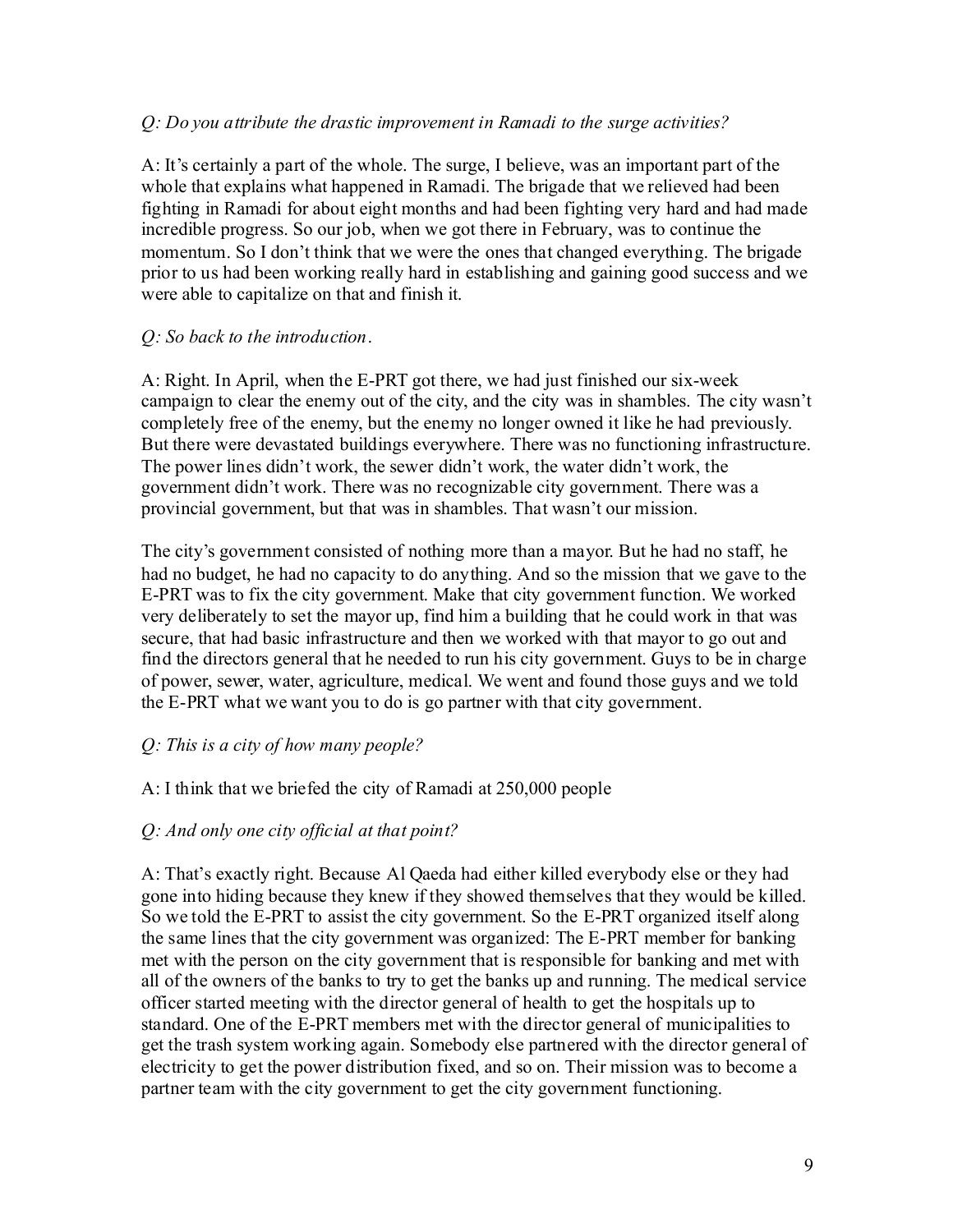*Q: I think we've got the history and the structure of the E-PRT down here, and the mission. What was the relationship between the E-PRT and the of ice of provincial af airs, the NCT, the embassy, and all these units?*

A: I know that there was a relationship. Not being a member of the PRT, I wasn't intimately involved in that. I know that the PRT leader corresponded with OPA directly and regularly. I know that that caused friction in the Marine headquarters. They were very upset about that because in their minds, the Marine headquarters in Fallujah was our higher command. A Marine two-star general was responsible for all of Anbar and our brigade was just one subordinate element to him. We did whatever he told us to do and he had complete authority over our brigade. And so in his mind, his PRT at the provincial level would have that same sort of authority over the embedded PRT that worked in the brigade inside our brigade area. But the E-PRTs and the PRTs didn't work that way. Our E-PRT leader didn't report to the PRT leader. There was no required connection between them at all. That person would report directly back to OPA and if they didn't like something that PRT was doing, they would tell OPA about it, or if they wanted to go in a different way from what the Marine headquarters or what the PRT was trying to accomplish, they felt very free to go and do that.

### *Q: So the Marine saw this person as going over his head?*

### A: That's exactly right.

### *Q: What was the relationship between E-PRT and your unit, the brigade combat team?*

A: Well, we were very tight. Once a week the brigade commander would hold a reconstruction meeting to review the status of all of the projects, and the embedded PRT was a part of that meeting. And when the brigade commander sat at the head of the table to get that update, the E-PRT leader sat right next to him. Every congressional delegation that came to visit the brigade, the E-PRT leader was there to greet the congressional delegation along with the brigade commander and we would always take the congressional delegation to show where the E-PRT was operating and what they were doing.

#### *Q: Would you describe that as a good relationship?*

A: I would describe it as a good relationship. It was a strange relationship, in that the E-PRT born out of the State Department has a very different culture and mindset than a military organization -- and that created some friction.

### *Q: How would you describe the differences in the culture?*

A: A military organization is very focused on its mission and what it can accomplish and what gets done. And my impression of the State Department is that they are not as concerned about what gets done. They don't establish metrics for themselves, or measure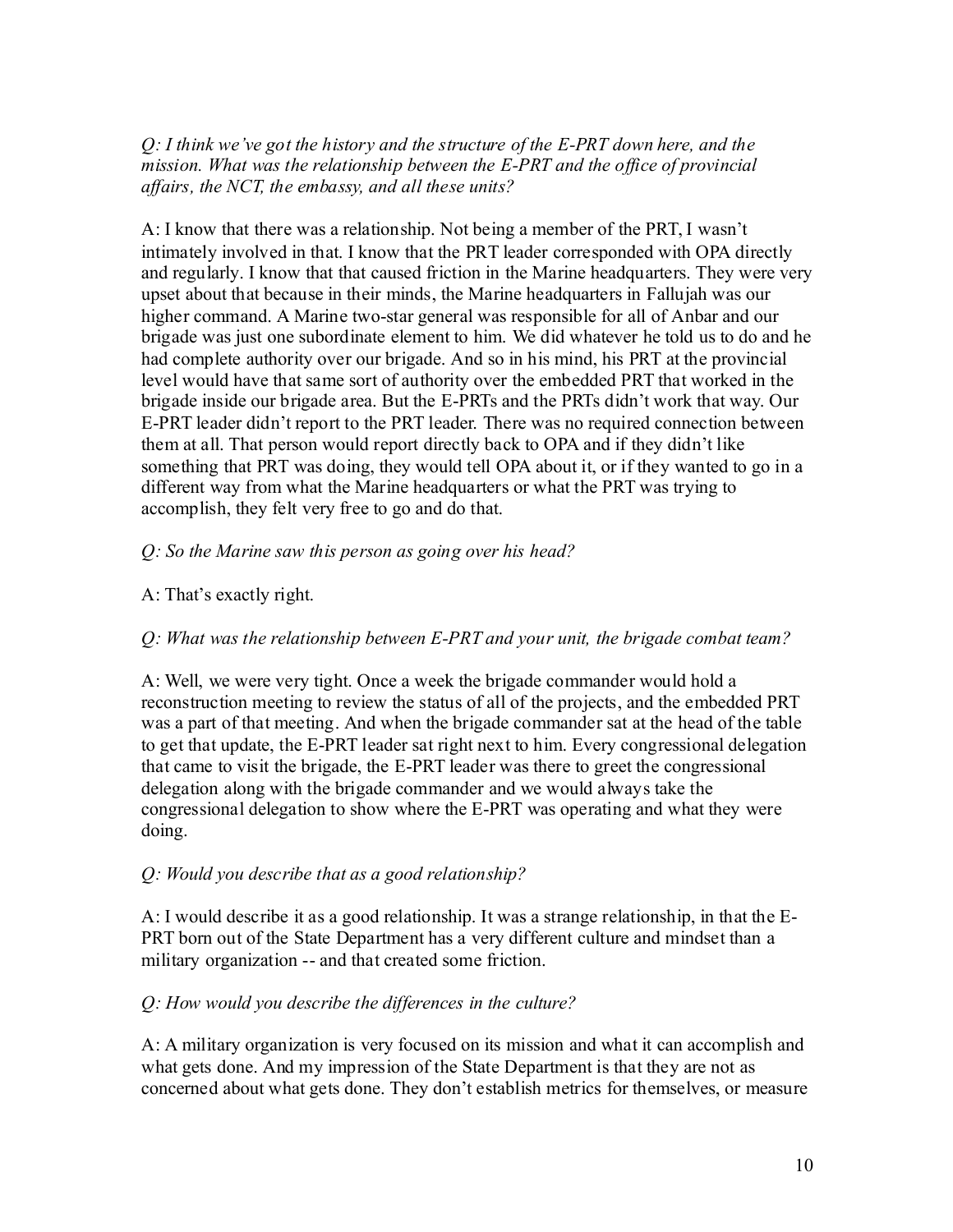accomplishments. They are much more interested in the process and what the policy is and in communicating effectively and establishing connections that allow them to generate good reports. But actually accomplishing something is not all that important.

## *Q: Is the partnership between State and the Military a good one? Should such a partnership even be attempted?*

A: Yes, it absolutely should be attempted. I think it is essential that we don't turn the military into the arm of the government that is responsible for development around the globe. Certainly when we go, we've got to be prepared to incorporate those portions of the government that are trained in development and reconstruction and governance building. That's my own opinion. I don't think it is good for our nation if that is what we rely on the military to do. So yes, I think the partnership is a very important one.

My frustration is… I mean I have never walked in the shoes of a Foreign Service Officer, so I don't claim to understand why their culture is so important to them. I understand the military culture and why it is important to us. The frustration we have with the State Department is that they are very happy just to be. And whether or not anything actually gets done is not as important to them.

## *Q: How would you rate the ef ectiveness of the PRT leadership and management structure?*

A: From a military point of view, I don't get it. I would have never structured these embedded PRTs to report directly to OPA without having to coordinate thought the PRTs. That to me seems dysfunctional. It creates an opportunity for a real disconnect, for it creates an opportunity for the PRT to be communicating one message to provincial leaders and the E-PRT to be communicating a different message to municipal leaders. That can create tensions and problems that we do not really want. So that part of the structuring of the relationship between the PRTs and the EPTs I don't think really makes sense.

# *Q: Within a PRT, with a State Department first then usually a military number two, and all of these others underneath, is that a kind of structure that is functional in your view?*

A: Yes, I think that's OK. I think having a military person as the deputy PRT leader is good. One, I think it provides a more natural connection back to the military organization. A uniformed deputy PRT leader can help communicate things, help be a translator, between the two. And I think that the military member as the deputy will bring the ethos of, hey here are the things that we need to get accomplished, and let's develop a plan and a strategy for how we are going to accomplish them, which I think is good.

### *Q: The military person should not be the leader?*

A: I don't have a problem with the military person being the leader. But as we look at national strategy, I think we want our State Department and our Treasury Department and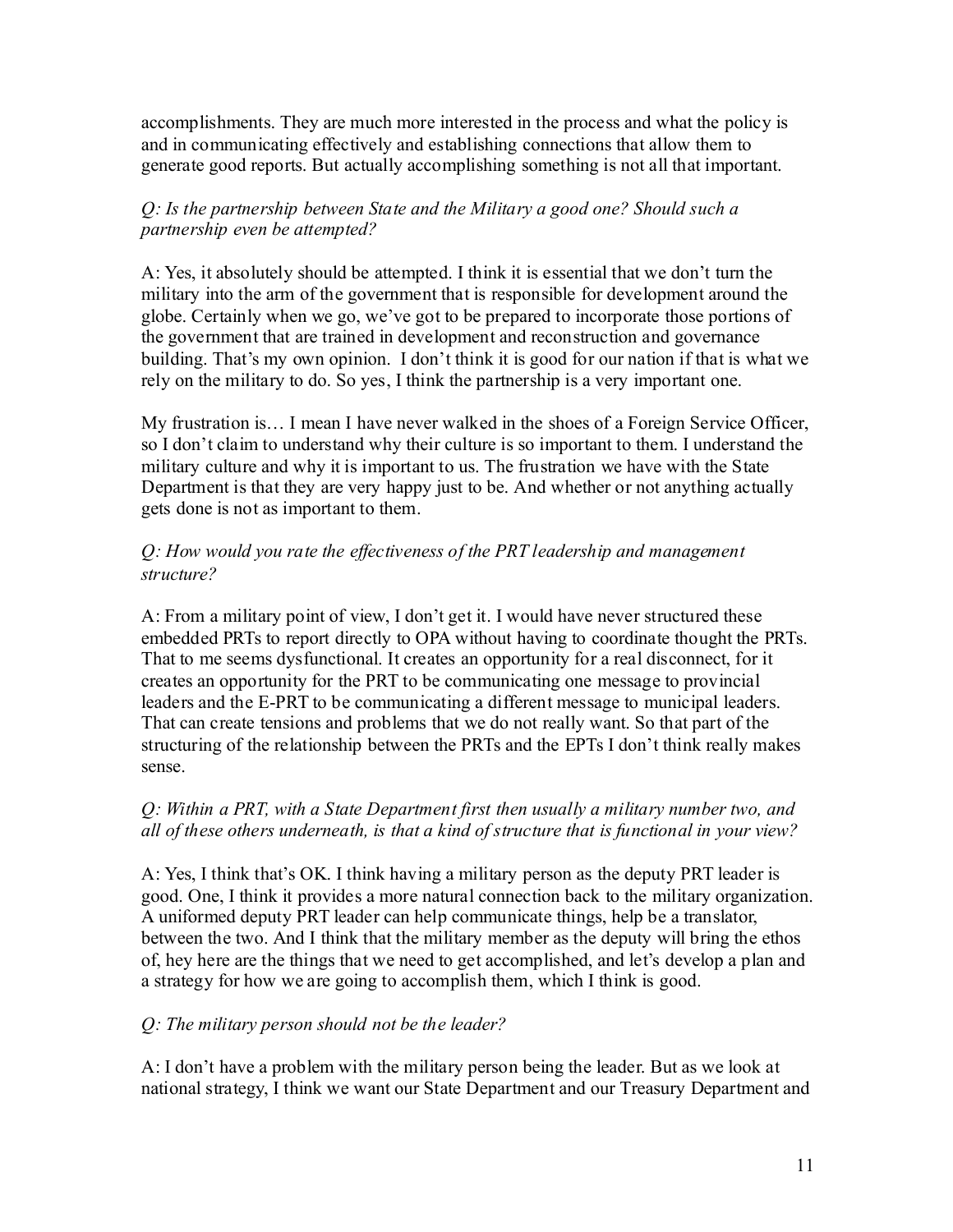the whole aspect of government involved in what we are doing. And so I like it being a non-military leader to pull in the rest of our national government, instead of saying, hey the Department of Defense is going to run and fix all of this.

## *Q: Back to your thoughts on the relationship between the PRT, the E-PRT, and the OPA. Do you have a vision on how that might work better?*

A: I'm sure there are all kinds of reasons why you wouldn't want to do this, but from my standpoint, and I recognize that I come from a military culture, so I'm preconditioned to think that way. My brigade clearly worked from MNF West -- Multi-National Forces West. That's the Marine two-star headquarters in Fallujah. They were our higher headquarters and they had complete authority to tell us what to do or what not to do inside of our area of operations.

And likewise, MNF West reported directly to MNCI, Multi-National Corps Iraq. And MNCI could tell MNF West do this, don't do that. So that chain of command works and it would seem to me that there would be a comparable structure at the national level.

What becomes a challenge is overlapping of areas. Our situation was unique in Ramadi because MNF West only had one province. The operational area for MNF West almost completely matched the Anbar Province. That is very different than what you find in most divisions, where they straddle multiple provinces. And so that part of it is different and unique.

# *Q: Do you know the term "stove-piping?" Did you see that happening in the functioning of the PRT or E-PRT?*

A: Yes. I felt the PRT had very bad "stove-pipe" issues where there was a guy that was responsible for a certain function within the PRT. I'm talking now about the Anbar PRT. And somebody else over in the Anbar PRT had no idea about it, or there was nobody on the MNF West staff who had any idea about it. So that guy was working his issues in complete isolation.

# *Q: And he might be the agriculture guy, the econ guy?*

A: That's exactly right. The agriculture guy, for example, might be working his agriculture project in complete isolation from what everybody else was doing. I'm looking through it in my own rose- colored glasses, but I don't think our E-PRT was that "stove-piped." Certainly everybody had their own portfolios. But the E-PRT was only 10 people. One of the things that I believed in so strongly was that the E-PRT was working on governance, reconstruction, and economic development for us; but I also had a US Army civil affairs company that was doing the same thing and I also had a United States Marine Corps civil affairs detachment that was doing the same thing. So as I looked at these organizations, I forced a level of integration that made all three of them feel very uncomfortable. I built one facility and I forced all of them to work in that one facility. And sure, the E-PRT leader had a private office, and the civil affairs company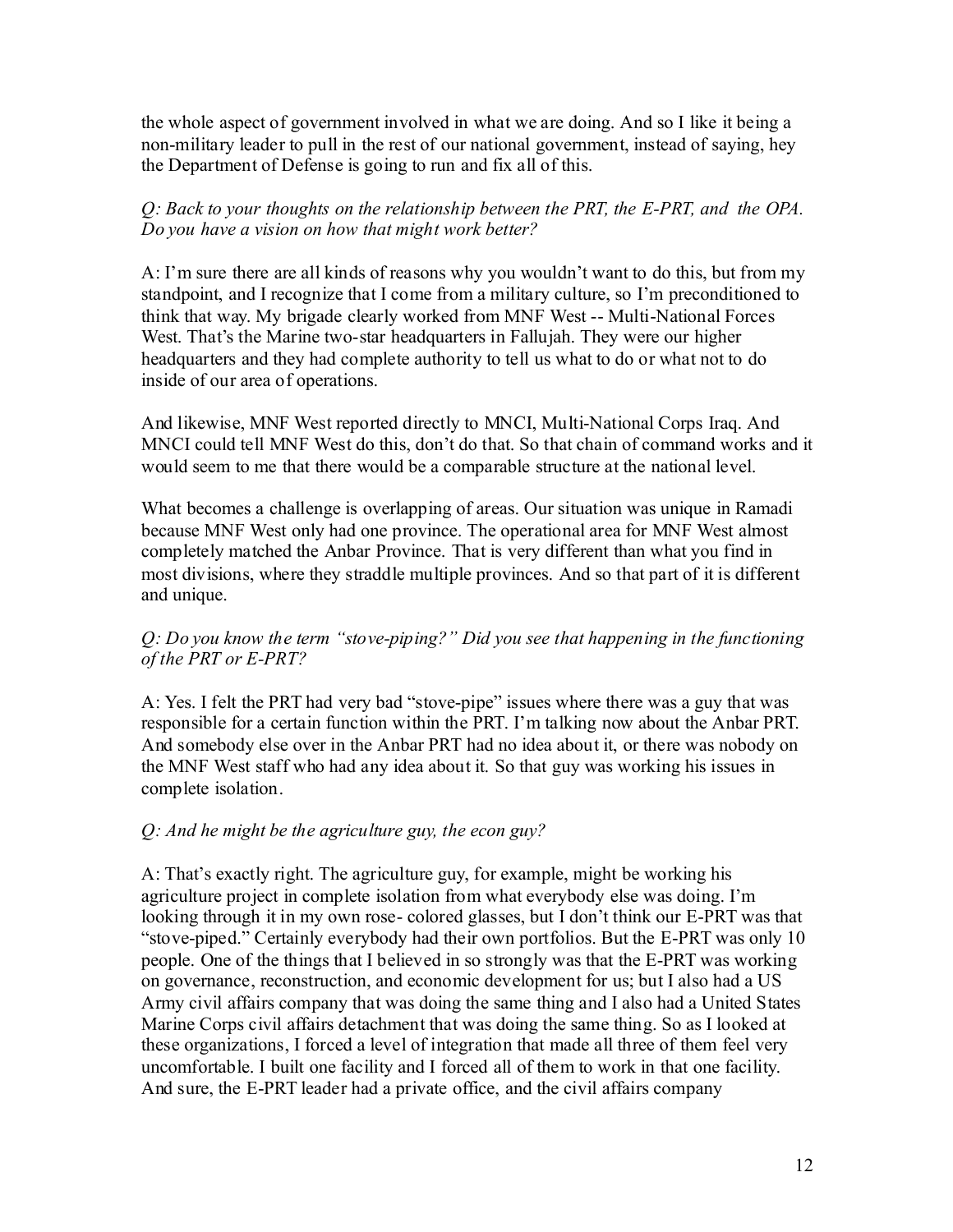commander had their office, and the Marine Corps civil affairs detachment commander had their office. But the way we organized it said for example, hey, this is everybody that's working water. And you would find an E-PRT member, a soldier, and a Marine sitting in there working on it together. And they hated me for it. But I felt that it was really the important thing to do. So I think that helped us avoid some "stove-pipes." By forcing those three organizations to work together. And the E-PRT was small enough that it was easy to put them all in one room and it was easy to get a cross-fertilization of ideas. A PRT is a much bigger organization, and it's harder to just build the physical space that holds them all. So in that regard, it was a little bit easier to avoid the "stove-pipes" in our E-PRT.

### *Q: From your vantage point, how did you see relationships between each of these (PRT and E-PRT)? Did those folks get along?*

A: You know, that's so personality-based, so we had some real dysfunction within our E-PRT, but I don't know that it was any more dramatic than you would find when picking any 10 random people who are reasonable well educated and tell them to live in a war zone. That's just going to create stress and situations that do not necessarily bring out the best of everybody's personality.

# *Q: Did all of these people have the same time-frame obligation?*

A: I don't know what sort of escape clause the State Department folks had. What I do know is that the State Department people had a much more liberal leave policy. So, a service member who goes to Iraq for a year is given 15 days that he is allowed to leave. In contrast, the State Department employees on the E-PRT had three three-week leave periods.

### *Q: Is there some resentment?*

# A: A little bit.

### *Q: What about the pay scale and benefits?*

A: They are different. That was talked about some. I do think State Department employees are paid better, and the reason I say that is that we had two of our uniformed reservists on the E-PRT who stayed for a second year as State Department employees on contracts. One, a commander in the US Navy, did his year and he went home, took a twoweek break and came back in civilian clothes because he was going do the exact same job at better pay.

*Q: What did you observe in terms of team members'readiness when they showed up? Was the training in Washington and then on the ground in Iraq appropriate to what was needed?*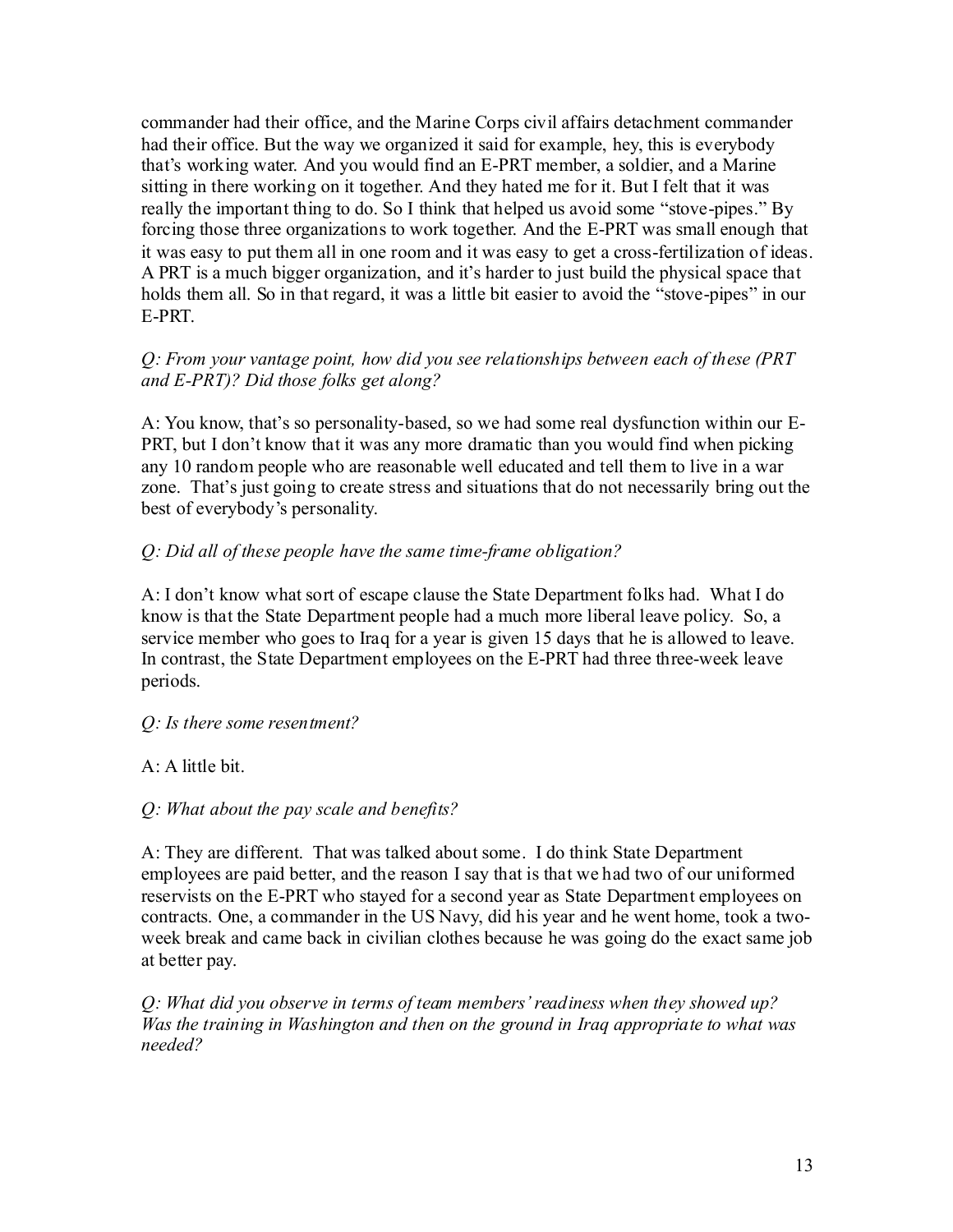A: It was probably about as good as you can do. I can't think of anything that says: 'our E-PRT showed up without this skill.' I mean there, I don't know there's any way. Our E-PRT members, when they showed up, were absolutely in culture shock. I mean, they were just in culture shock. When they got to Ramadi in April 2007, it was not a horrifically violent place anymore. It was a dangerous place, no question about that. But not like Ramadi in February of 2007, which was horrifically violent. But still, they were in absolute culture shock when they got to Ramadi in April of 2007.

## *Q: Did anybody quit?*

A: Nobody quit.

*Q: The next question has to do with security: What was the level and the nature of the threat? When you went out, what was your security like, and on whom did you depend to provide security?*

A: I'm not sure how the Anbar PRT security was handled. They were on a base.

### *Q: What about the E-PRT?*

A: The E-PRT lived on a base and they had military security. They didn't have any private contracted security. Any time they went somewhere it was because one of our units took them there.

#### *Q: What were the requirements to have a meeting with a province? Who needed to go with you?*

A: Our standard was that the minimum formation that could move had to include three vehicles, and so that'd be a minimum of nine soldiers in those three vehicles to go anywhere off of the base. Now our circumstance was just a little bit different in Ramadi because our E-PRT was partnered with the municipal government. So what we did was we built a municipal government center in Ramadi. We found a building, and we built a compound for the government.

We took a building and we slapped a generator on it, and we got a bunch of T-walls -- the big concrete barriers -- and built a whole perimeter around it. We completely renovated this old nasty old building. I can't even remember what it was. But completely renovated it. And then we went and built some wooden buildings inside of the compound so that there would be room and space for a city government to come and work and hold meetings. Our vision when we built it was that all of these 'director generals' would work there. That the director general of water would work there, and the director general of sewer would work there. What we found out after we had built it, was that that's not the way the Ramadi city government had ever worked, and each one of these director generals had his own office scattered about the city. So if you were the guy in charge of sewers, you had your office at the main sewer pumping station, if you were the guy in charge of water, you had your main office at the water pumping station, if you were in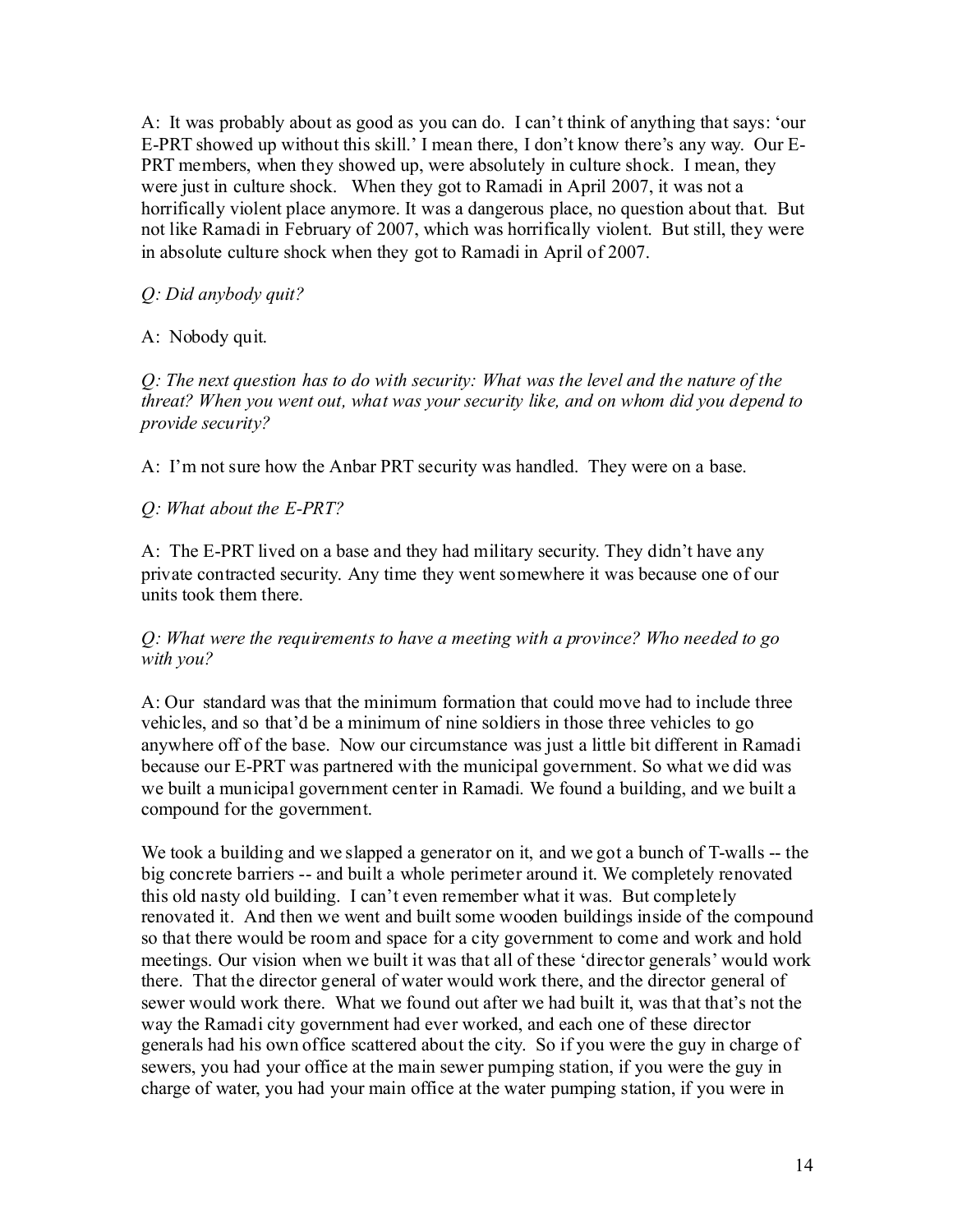charge of electricity, you had a place where all the electric trucks were kept and that's where your office was. Which was fine, but we built this compound, and that's where the E-PRT worked every day.

## *Q: Did these government people stay there, or did they go out to the other of ices?*

A: They went to the other offices. But they would come there, because that's where they knew we would be, and that's where the mayor's office was. So if you wanted something from the mayor, or you wanted coalition forces help with something, they knew that's where you had to go. It never materialized into exactly what we wanted it to be, but it became something that was close enough that it worked.

### *Q: So the E-PRT members would go to work at it? So they would get one trip out and one trip back?*

A: For the most part, that is correct.

# *Q: The security was then available to take other people other places?*

A: The way that we worked it, KBR had an armored bus. Kellogg, Brown, and Root, those Halliburton guys. They had this armored bus, so I got them to add the municipal center onto their route. So we would use the armored bus to get there. They'd go once in the morning, once in the evening. Great point of friction in between us and the E-PRT because we provided two humvees to secure the armored bus and our guys don't like taking the same route at the same time every day. So sometimes the route would take them almost two hours to get to work… And it'd take almost two hours to get back, and the air conditioning didn't work so good. And it got to be July, and so it was a great point of friction between the E-PRT and us. It was the way I could get them back and forth to the municipal center, with the least commitment of combat power, which worked out pretty good for us.

### *Q: What was the distance?*

A: It wasn't far at all. In a car it wouldn't take you but five minutes. If you could just wake up, grab your briefcase, hop in a car and drive there it wouldn't take you but five minutes. We had three bases that were relatively close together. There are these waterways that go through, so some days the bus would clockwise, and some days it would go counter-clockwise, but we never wanted it to go at the same time, so we didn't want it to be a target. So sometimes it would loiter here 20 minutes, and sometimes it would loiter 40 minutes, and anyway, it became a great point of friction between us and the E-PRT. Now if they needed to get out into the city to have a meeting, then they would typically travel with some of those soldiers from that civil affairs company, or some of the Marines from that Marine civil affairs detachment. So I forced them all to live together. And so they would say, hey I need to go meet with the DG of water, and so I'd sit there and go, well we'll use this Marine CA element, they can go out there and check on this project, and you can have your meeting, and so it was these pick-up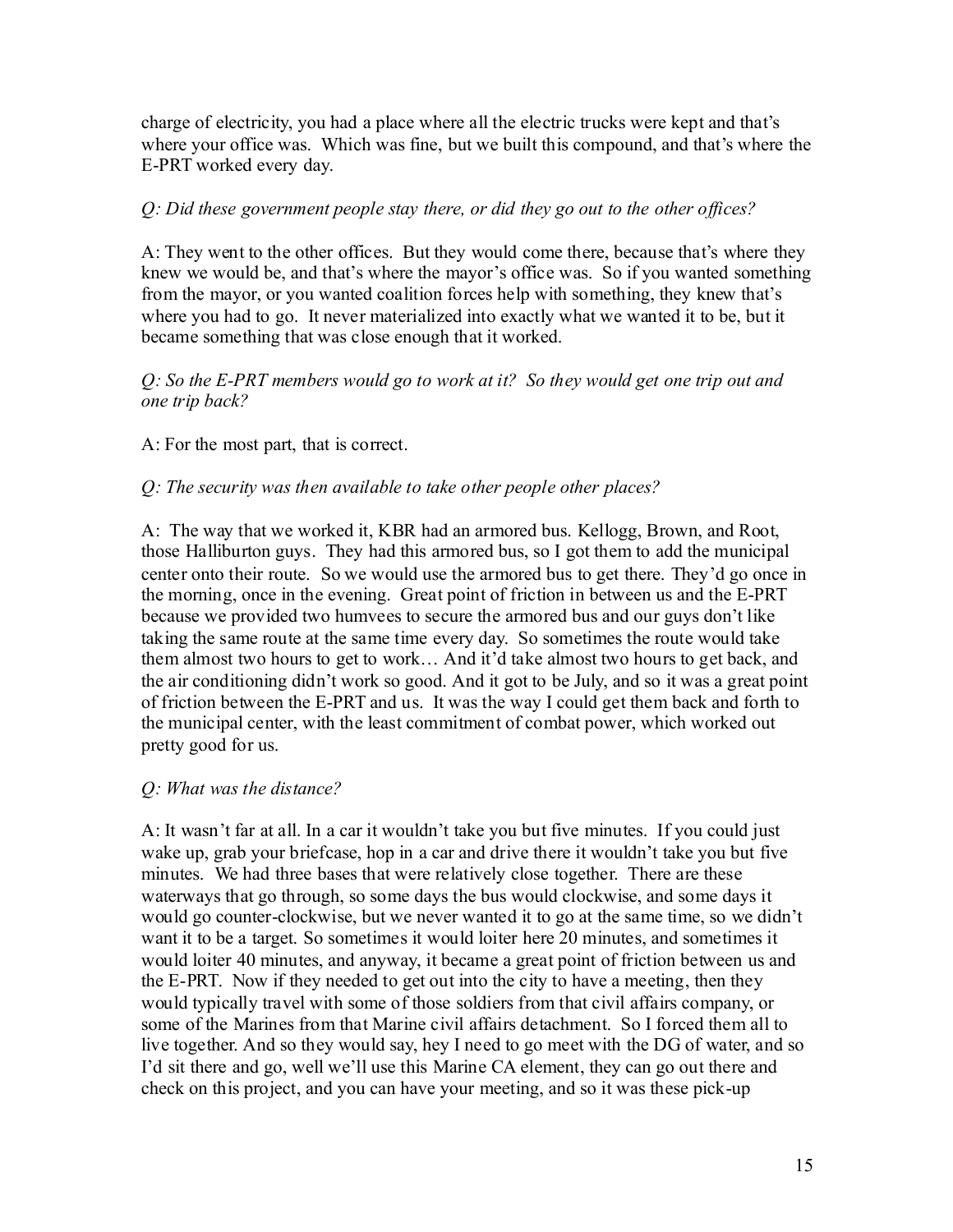arrangements, if you will. It required a lot of flexibility on everybody's part. But the E-PRT never got what they wanted, which was 'Hi I'm a member of the E-PRT, and here are my three trucks and my nine soldiers that will take me wherever and whenever I want to go.' That's what they wanted. And they never got that.

# *Q: Is that the situation today?*

A: I would bet, I would imagine. And it was definitely a point of friction between the two of us.

*Q: Do you know what the E-PRTs relationships were with intergovernmental and international organizations?*

A: You know, we had some good relationships. And it was mostly through USAID. But we had a few implementing partners through USAID that we worked really well with. A couple others that were abysmal. And then there was the Iraqi-American Chamber of Commerce, with which we worked well for a while.

*Q: What are some of the other Iraqi counterparts you were dealing with? Governmental leaders or civilian business types, for instance? Can you describe some of those relationships?*

A: You know, most of the E-PRT relationships were with people in the municipal government. I mean, we told them, "go focus and make those guys capable."

# *Q: What about tribal leaders?*

A: There was some of that. Tribal leaders were enormously important, and nothing in Ramadi happens without the tribal leaders being involved in it. The mayor doesn't exist except that the tribal leaders support him. It's not like there was an election and the people voted this guy mayor. The tribal leaders said this guy should be our mayor.

### *Q: Was it a full-time job?*

A: Well, by our standards, no. Did he have any other means of employment? No. But Ramadi had no functioning anything. I mean, there was essentially no employment. When there is employment, 80% of that employment comes from the government. So you're getting your government paycheck to be the major, to be a teacher, to clean a street, to pull gunk out of the sewer. Really, the government provides, I think it's fair to say, about 80% of all income to the people.

### *Q: From your view, how did these Iraqi people feel about being in this one building built by the Americans? Did they feel resentful?*

A: The Iraqi's? No. Ramadi was a unique experience, because the awakening, the Anbar awakening, was very deeply rooted in Ramadi, to some degree anchored in Ramadi, even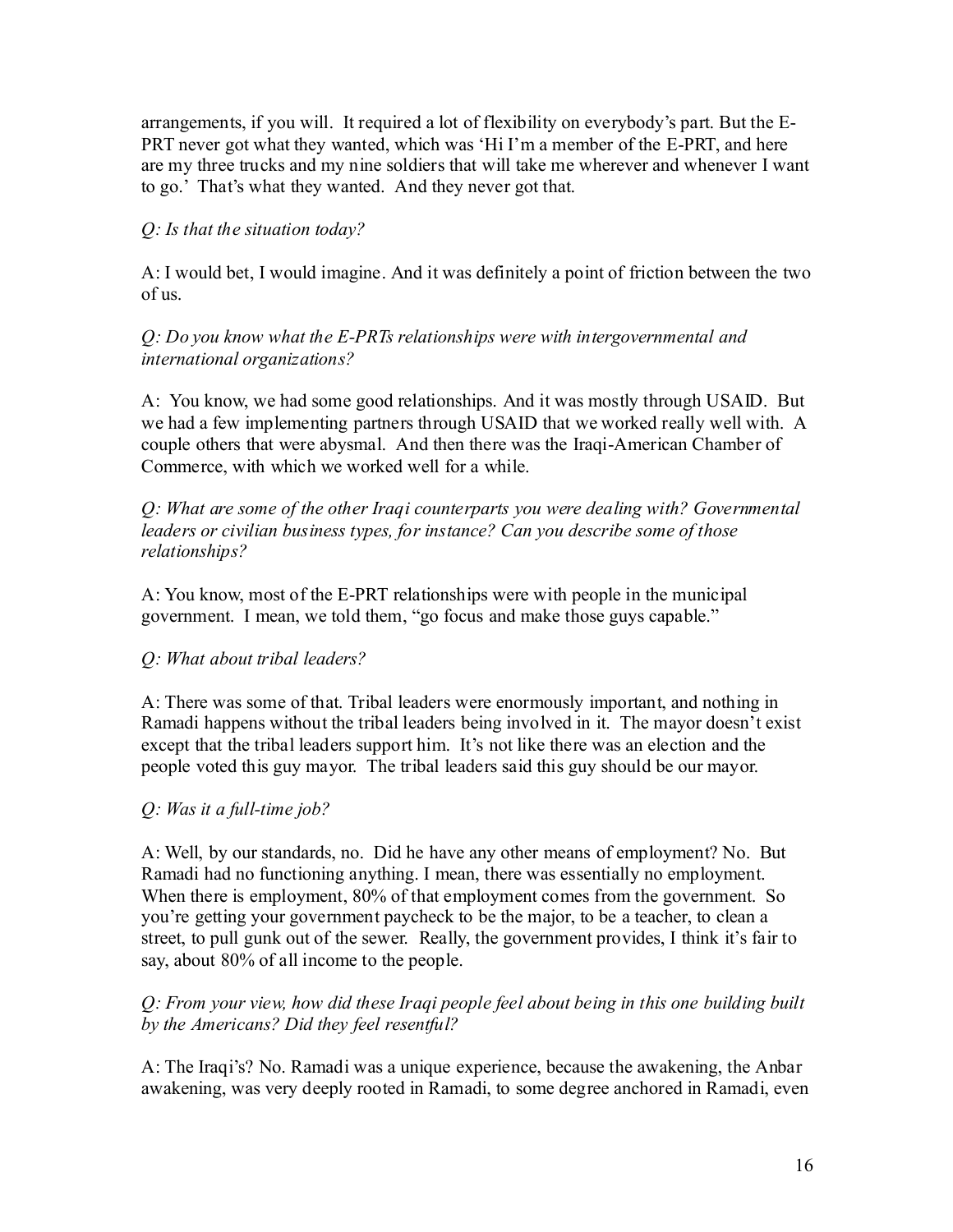if it didn't really start there. And so, the tribal leaders, before we got there, had declared coalition forces are friendly forces. They said, 'we are partnered with the coalition to fight al-Qaeda.' So they were on board.

A few very important tribal leaders were on board by the time we got there. Now we had our own work to do convincing the rest of them, and helping the movement spread, so that it became the predominant movement. But it was clearly on its way by the time we got there.

There were certainly some members of the government that were anti-coalition, and were inclined to cooperate with al-Qaeda, but by and large, they knew that we had CERP money, and we were willing to spend our CERP money and if you wanted a piece of that, you needed to come deal with us.

# *Q: Did you have a public affairs of icer?*

# A: We sure did.

# *Q: Who was the audience? Was it Iraqi citizens, or was it the US press?*

A: Our public affairs mostly focused on the US press. We tried very hard to figure out how to communicate with Arab media. There was no real functioning Arab media in Ramadi when we got there. There was not a single functioning radio station; there was not a single functioning television station; there was not a single functioning newspaper. By the time we left, there was a Ramadi newspaper. There was a guy in Ramadi that put that thing together, but he had it printed in Baghdad. You know, he'd write his stories, he'd build his newspaper, he'd go off to Baghdad to get it printed, and then he'd bring it back into Ramadi. But the Arab media just didn't have enough of an established infrastructure for us to communicate with them very effectively.

### *Q: What about the people? How did you communicate with the Iraqi people in the area to convince them that they and their government were achieving something?*

A: Great question. Certainly through the tribal leaders. We had very good relationships with the tribal leaders, and we worked on those relationships every day. So, just spending time talking to them, hearing their concerns, addressing their concerns, convincing them that we valued the partnership and we were committed to this same thing that they were committed to. The other thing that we did was that we created a series of district councils, so we had operating for us six different battalions who owned a piece of our brigade area in Ramadi. And each one of those battalions took the neighborhoods of Ramadi and built district councils.

So we created a system. We had the mayor and we built his compound, and we got the mayor to hold a city council meeting once every other week. These city councils, or the neighborhood district councils that the battalions had created, would send a representative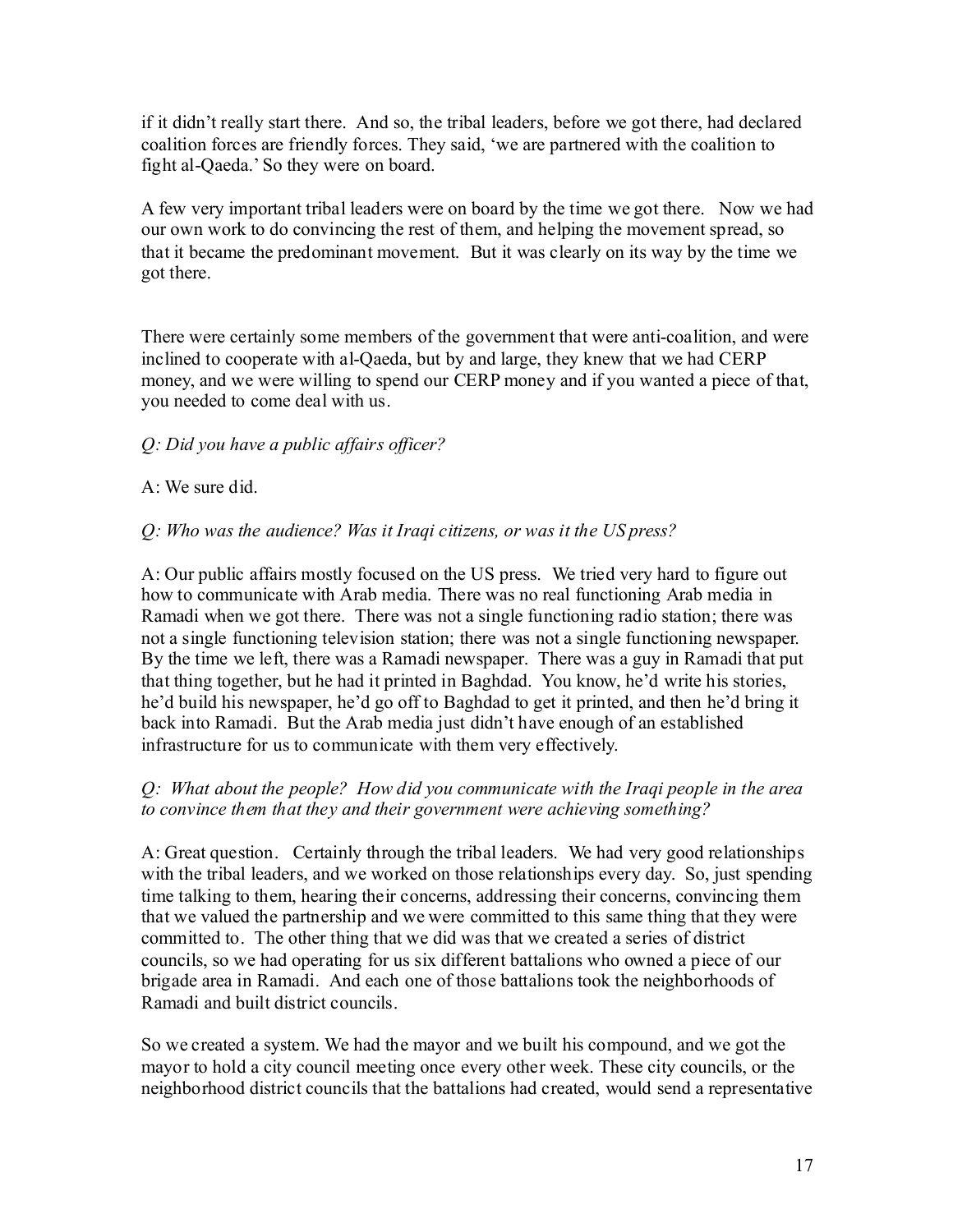to that city council meeting to express the concerns of the district council. So while the brigade leadership was focused on the mayor and his staff, the battalion leaders subordinate to us were focused on these district councils that they had created. And they were holding the same sort of meetings with the district council and telling the district council 'hey, what are your concerns, let's go address them with the mayor. This is how we're gonna help you. You're concerned about that water pump not working? Yeah, we'll fix it for you. If we fix it, how are you gonna secure it? If we fix it, where are you gonna get the fuel from?' And so they were involved at the district level, and that would just trickle on down. A battalion would have company commanders who worked for him, and that company commander would find the leaders in his neighborhood and be talking to those neighborhood leaders on a regular basis.

#### *Q: So what was the basic understanding here? Did the Iraqis feel that they were partners?*

A: I think they felt like partners. I mean, we didn't mind letting them know that we were in charge. But, I think we also did a pretty good job of letting them know that we viewed it as a partnership, and that our ultimate objective was eventually to leave.

*Q: Did you feel that when there were funds expended, generally speaking, the CERP fund and other funds, that they were spent well and accounted for? Did the Iraqis have the capacity for accountability?*

A: No. The Iraqis had no capacity to account for any funding.

### *Q: How did you handle that?*

A: Well, you know, it was all US funding, so we controlled it. We made sure where it was spent. But what we did by being in those district councils, the district councils would come to us, and say 'hey here is a project that we would like your help with. We would like you to rebuild our school. We would like you to repave this street. Would you please help us stock this medical clinic that has run out of supplies?' And they'd bring us these proposals, and then, the battalion commanders would take those proposals. And the battalion commanders had a certain level of authority that they could approve. Higher ones would come to the brigade commander for his approval. Higher ones still would have to go up to the, to MNF West for their approval. So there was this tiered process.

We spent \$82 million in CERP funding over the year we were there. We accounted for it expertly, I think down to the penny. How it was all spent, and why it was spent there and what we were able to achieve with that money. So the ideas came from the Iraqis: 'These are the things that we want, would you please help us?' And sometimes we fed them those ideas. 'Hey, don't you think we ought to repave your street?' So they would feed us the ideas, but then we controlled all the money. Working with the district councils, we would say: we're gonna spend \$50,000 to fix that school. Who do you believe, from the local area, would do a good job fixing the school? And then the tribal leader would say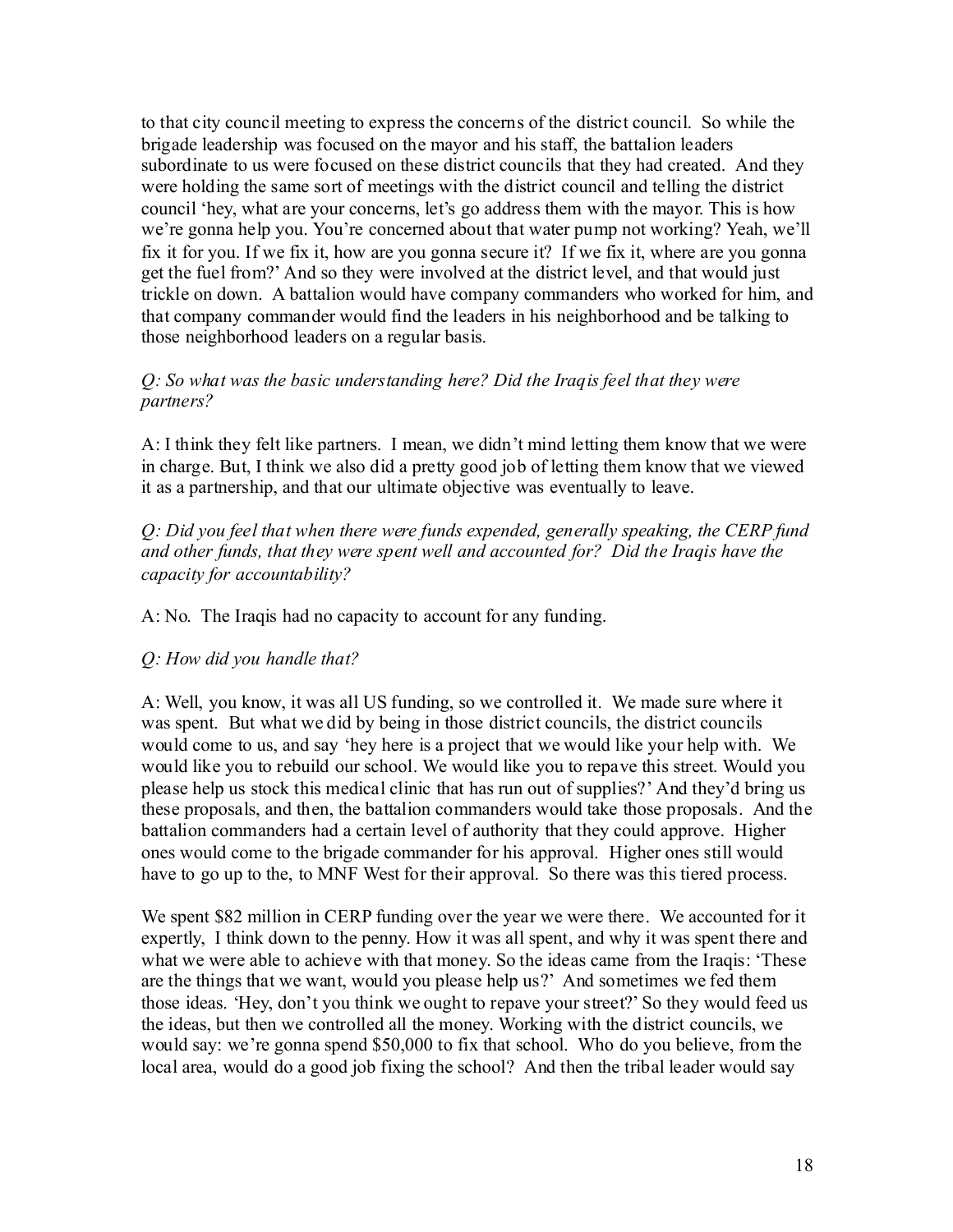'here is my brother, my brother is the very best school fixer,' and so okay, we would write a contract to that guy to go fix the school.

# *Q: Counter-insurgency was one of the goals, bolstering moderates and so on, how did the E-PRT and PRT do in that department?*

A: I've got to focus on the E-PRT, just because they are the ones I worked with every day, and I think they did a great job. They were an important part of what the brigade did.

# *Q: All these projects, too, are also bolstering moderates.*

A: Absolutely. Right. To be honest with you, that was one of our frustrations with the E-PRT. We spent \$82 million of CERP money. And while the E-PRT was a part of that process, they didn't bring any money. So I think that the E-PRT leader had, from OPA, \$250,000 that could be spent, or something like that. I mean, it was pennies! And the leader did great things with it, but there was no infrastructure in the E-PRT system to be able to do what military commanders were able to do with the CERP.

# *Q: So that's maybe something for later on, a lesson learned…*

# $A \cdot Mmhm$

# *Q: Governance. Can you talk about that?*

A: Our whole approach was to start with the facilities, and then we went out and we found these people, said 'okay you're the guy, you're the DG of water, you will come to this meeting, you need to come to this meeting. We're here to help you rebuild your water system, but you've got to come and show us what it is that you need, and we can help you get the funds to do it.'

And by the time we were leaving, the E-PRT was helping the municipal government understand how to get Iraqi money from the Provincial Government and from Baghdad. You know, when they first got there, it was all about just fix it. Let's get American money in, we'll return some normalcy to the people that are in this city who have been living in combat for the past couple years. Fix their sewers, fix their electricity, fix their streets. But by the time we were leaving, the E-PRT was really focused on helping that municipal government understand, not how to ask the Americans for a CERP project, but how to ask their Provincial Government for the funding and the resources they needed to be able to run their city.

# *Q: Did you work with RTI?*

A: We did work with RTI. We had hit or miss with RTI. They started slowly, there were lots of promises, and it took them a long time to deliver. Once they did deliver, their product was pretty good.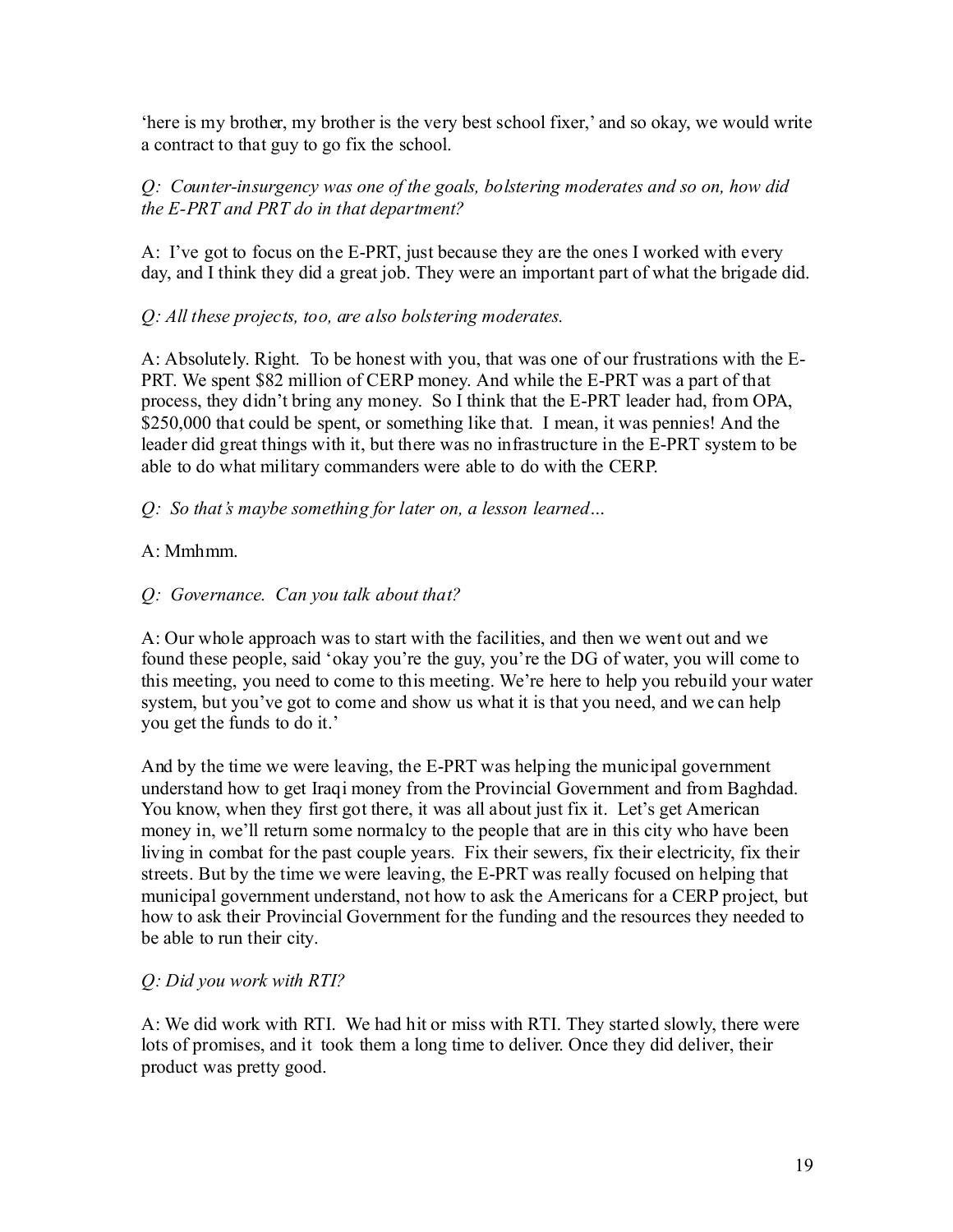#### *Q: What about the Provincial Reconstruction Development Committee?*

A: I had no real interaction with them. I recognize the term, I remember that they existed.

#### *Q: In the area of Rule of Law, what were some of the activities?*

A: Well, you know, Rule of Law was huge for us. When we got there, there were absolutely no functional courts. We had gone in and we had built up the Ramadi police force, and they started doing what police do: they arrested people. But there was no way to process those arrested, there was no court system. So we're stacking detainees in these horrible Iraqi jails. We realized that we had to have a functioning court system. And so we did it the same way we built the city government. We asked all the tribal leaders, 'hey who are the lawyers, who are the judges?' We found the judges, we got them in a room together, and we said, 'hey, you guys need to get back to work. We've got cases for you to hear.' And they said 'well, you've got to give us a secure place to work.' And so we helped secure their courthouse. They wanted pistols, and so we helped them get pistols. They wanted armored cars, and we said we couldn't do that. But bit by bit we got them to show up and go to work and put their systems back together, and we started hearing cases. We got convictions. It took a while to get some convictions because the police weren't doing a really good job of collecting the evidence and presenting evidence. I'm really proud of what the brigade accomplished in the Rule of Law. There were functioning courts hearing cases, they were convicting people, letting other people go, which is what the court system is supposed to do, and there was nothing when we got there in February.

### *Q: The next question has to do with your list, the top list of achievements, and I guess that would be up there.*

A: Rule of Law is definitely up there. The most important thing that the brigade did was we defeated the al-Qaeda insurgency in Ramadi. Nothing else could be accomplished as long as al-Qaeda could operate effectively in Ramadi. So once they were defeated, and we helped the Iraqis build a system, and secure the city, and prevent them from coming in, that was huge.

Second most important thing that we did was to build an effective police force. Because okay, the enemy was gone, but the enemy wanted back in, so until there were Iraqis securing street corners that the Iraqi people believed and trusted and had confidence in, not to mention providing employment for people that might be otherwise inclined to build an IED. That was the second most important thing, building that police force.

### *Q: And how many people were trained to be police?*

A: We trained about 9,000 Iraqis to be police. We ran a training center on Camp Ramadi, and we tracked these guys down to the individual. In order to get it all done in time, as we were getting ready to leave, and as the security situation improved, we couldn't get enough of the Iraqis into our training center fast enough, so we took the training, we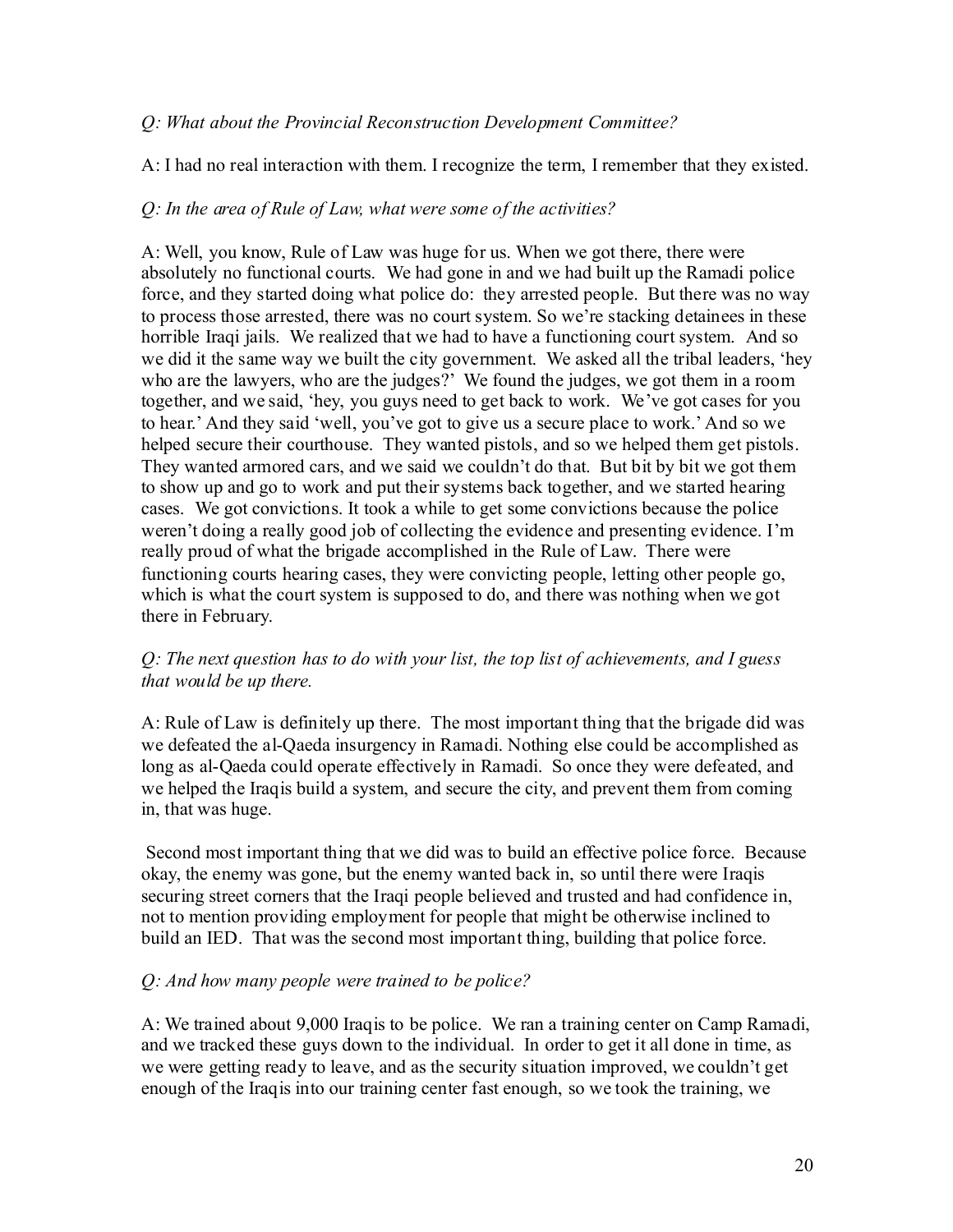created more trainers, and took the training curriculum and started spreading it around and doing the training in police stations. By the time that we had left we had trained 9,000 Iraqi police.

## *Q: Are there other things on your list of achievements?*

A: Well, the reconstruction that we did in the city was just absolutely amazing. We spent \$82 million in CERP. \$12 million of that was simply removing rubble from the city. Simply bringing out all the bombed out buildings.

# *Q: Where did you put all this cleared stuf ?*

A: In landfills that the Iraqis have around the city. They had four established landfills. There were some problems with some contractors who would remove the rubble from this site and dump it in another, but we got the mayor involved, and the Iraqi police involved, and said, 'hey this isn't going to be tolerated.' It wasn't perfect, but we got the rubble cleared out. We got the main highway that runs through Ramadi repaved and opened up. You know, when we first got there, big huge check points, there was no traffic allowed on the main thoroughfare through the city. It was too dangerous. So we said 'nobody goes.' But by the time we left, commerce was flowing through the city of Ramadi. Great big huge check points to get into the city, but commerce could flow through the city.

# *Q: Which of the E-PRT members would be involved in that kind of project?*

A: Building and training the police was a security thing that the E-PRT was not involved in. The Rule of Law guy helped us do some Rule of Law instruction for the police, and for the judges, absolutely. But the E-PRT was helping the city government to organize, to decide how to remove the rubble, and how to repave, and restoring power to the city, and fixing the water lines, and the sewer lines. The E-PRT was involved in every bit of that day-to-day stuff. So, which one of those was more important than another, it's hard to say. If you can just imagine a city that was devastated: standing sewage in all the roads... and by the time we left there are functioning marketplaces!

The other one that was really amazing was the micro-grant stuff that the E-PRT's got going, and getting these market places to spring back to life with these small businesses, man that was phenomenal. Phenomenal.

*Q: In the four fields (improving governance, promoting economic development, utilizing American military and civilian resources, and counter-insurgency), how would you rank the E-PRT's achievements on a scale of 1-10 in each? Starting with improving governance.*

A: Man they're like a nine. They did great. The city government didn't exist, and by the time we left, they were holding meetings, they knew how to communicate with the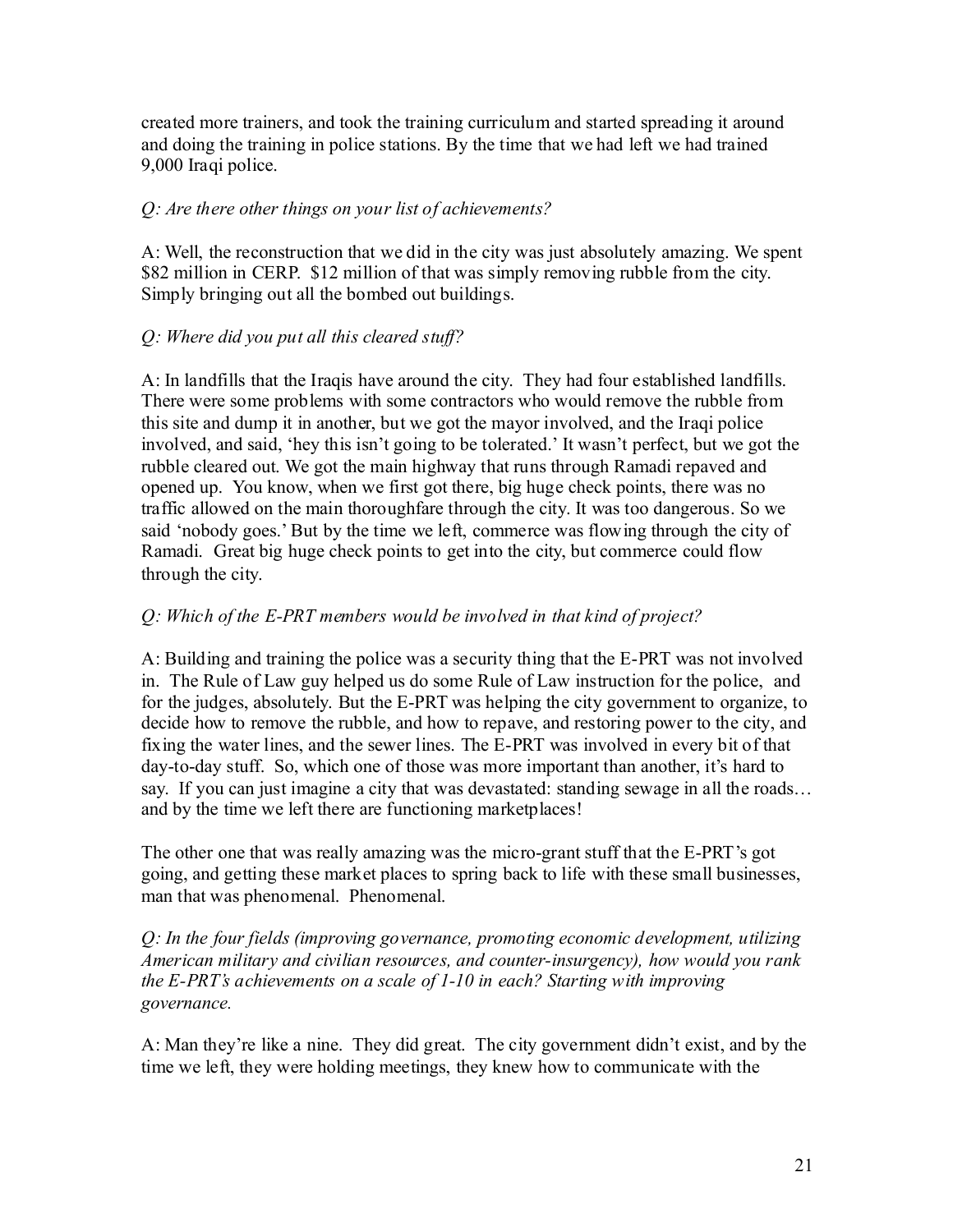provincial level about what their requirements were. Now the city government itself, I would rate like a three, but the E-PRT's work was huge.

*Q: What about promoting economic development? Including those micro-grants.*

A: They're an eight. It was phenomenal.

# *Q: Utilizing the American military and civilian resources?*

A: American military resources, they were a seven to an eight. They knew how to get from the brigade what they wanted. Civilian resources, I'm not sure what civilian resources there were for them to utilize.

# *Q: Maybe the contractors? Maybe the State Department people?*

A: We were very disappointed. The E-PRT didn't really bring that sort of stuff. We were hoping they would. Here is a case in point: The brigade commander said, 'You know what I need? I need, in the city of Ramadi, a US cultural center.' The tribal leaders came to him and said, 'You Americans, you're not half bad people, but many think that you're the devil. So help us understand that you're not the devil.' And so the brigade commander said, 'That's great, we're going to do this.' We had just helped the Iraqis renovate a library, we had put all this CERP money into building this library. So we said, 'Let's build a US cultural center. You could walk in, you could check out books about America, you'd have a copy of the Declaration of Independence, there'd be a nice little video… help the Iraqis understand America.'

# *Q: And did they do that? Build that?*

A: We did it. The E-PRT could not do it. We thought for sure the E-PRT could go to the State Department, and get the State Department to help us build this thing. Bureaucracy, red-tape, oh, this will have to go to some under-secretary for their approval, blah blah, blah blah, blah blah… It was maddening, maddening. So that's just one case in point where we had really high hopes that the E-PRT was going to help us tap into some sort of network of civilian resources. We didn't see it.

# *Q: Finally, lessons learned. Are there five or six lessons learned or recommendations that you would pass along to future E-PRTs?*

A: Somewhere in the planning, in the preparation of E-PRTs, there has to be something that says what we accomplish matters. I mean, that was a real friction point between us and the E-PRT, convincing them that it mattered that, hey we're going to set a goal, we're going to develop a plan that gets us to that goal, and accomplishments matter.

The E-PRT was very content to talk in ideas and concepts, and wouldn't it be nice if….. And not laying out plans and organizing resources to actually accomplish things. And so,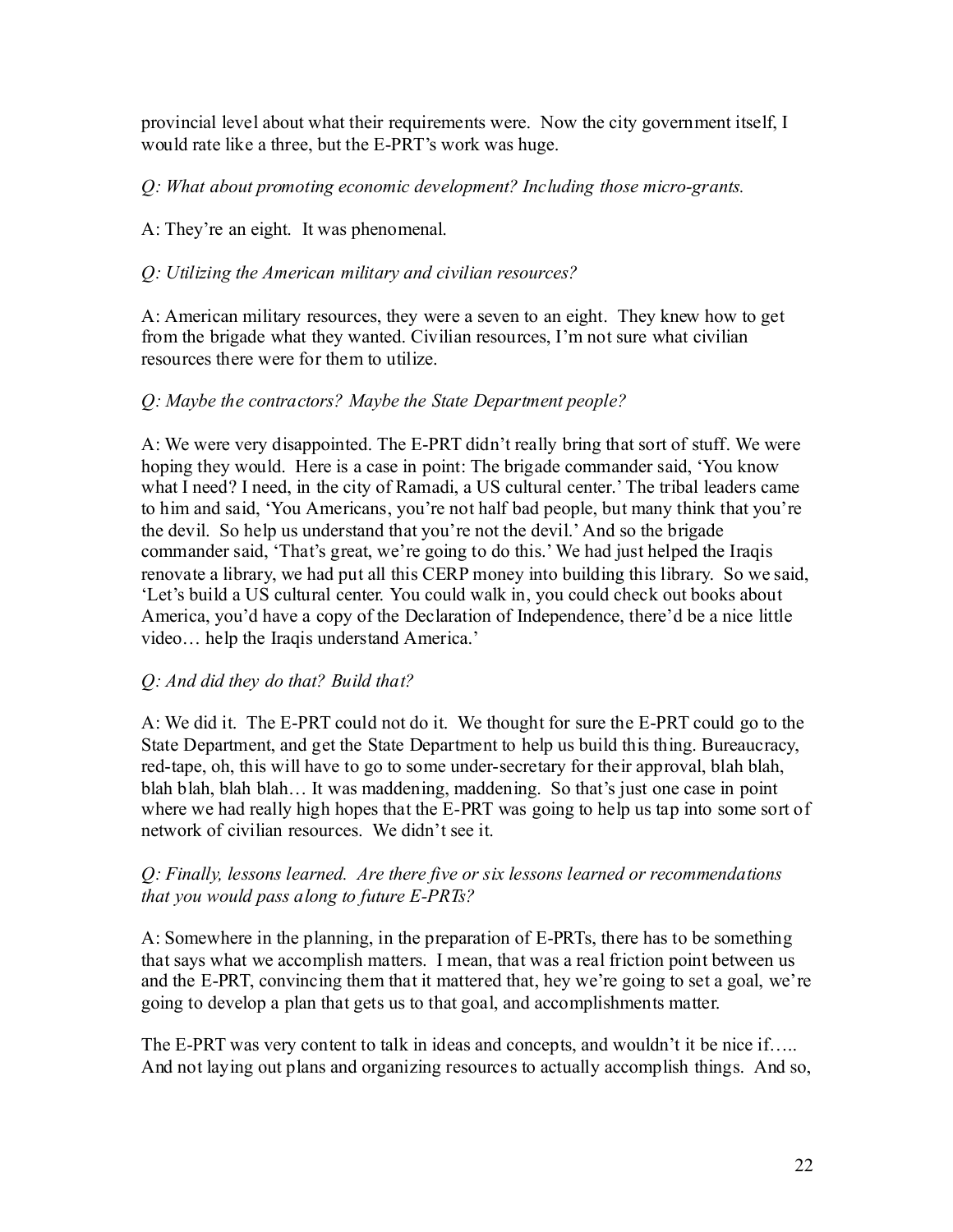I think that we want those elements of our national government involved in this fight. There's got to be some 'hey we're going to actually accomplish something.'

I also think we ought to look at resourcing their security. As the security situation improves; we want the E-PRTs and PRTs out and about with a little more freedom of mobility.

# *Q: Isn't it expensive?*

A: It is expensive. I don't think it is right to task military units to do all of that. I think we should be looking at some contracted security solutions for PRTs and E-PRTs. The US Army Corps of Engineers uses them. The US Army Corps of Engineers gets out and about on the battlefield with contracted security. They don't rely on tactical formations to secure them when they have to go places.

# *Q: Don't they use Blackwater?*

A: I think so. I think AEGIS. USAID uses AEGIS.

And money. E-PRTs and PRTs need access to money.

# *Q: You mean quick access to funds?*

A: Quick access to lots of money. I think CERP works. I think we did amazing things with CERP, and I think CERP was just as important to the brigades' success as every bomb that we dropped in Ramadi was important to our success. It was huge. If we couldn't have been able to spend that \$82 million to pull out the rubble, to repair the waterlines, to bring in electrical power, we wouldn't have been as successful as we were. And so the E-PRTs and the PRTs need that same sort of access to reconstruction and development funds.

# *Q: How do you fight corruption and misdirection of these funds?*

A: You work very hard at it. And you recognize that if an Iraqi got paid \$20,000 for something that should have only cost \$15,000, that's not the end of the world. I mean, I'm not saying that we ought to be flippant with American taxpayer dollars, but the city of Ramadi was devastated. There was not a functioning infrastructure. Complete buildings collapsed from the bombs that were dropped on them, or the bombs that al-Qaeda planted. Roads completely chewed apart by IEDs, water lines busted because of IEDs, sewer lines busted and sewage flowing in the streets. It takes a lot of money to fix that sort of stuff.

You don't just pour money in and you have to hold people accountable, and we worked very hard, by having good effective relationships with the city government and the tribal leaders and down at the local community level to avoid the corruption. I mean, the blatant taking money and not providing any service in return. That happened on a couple